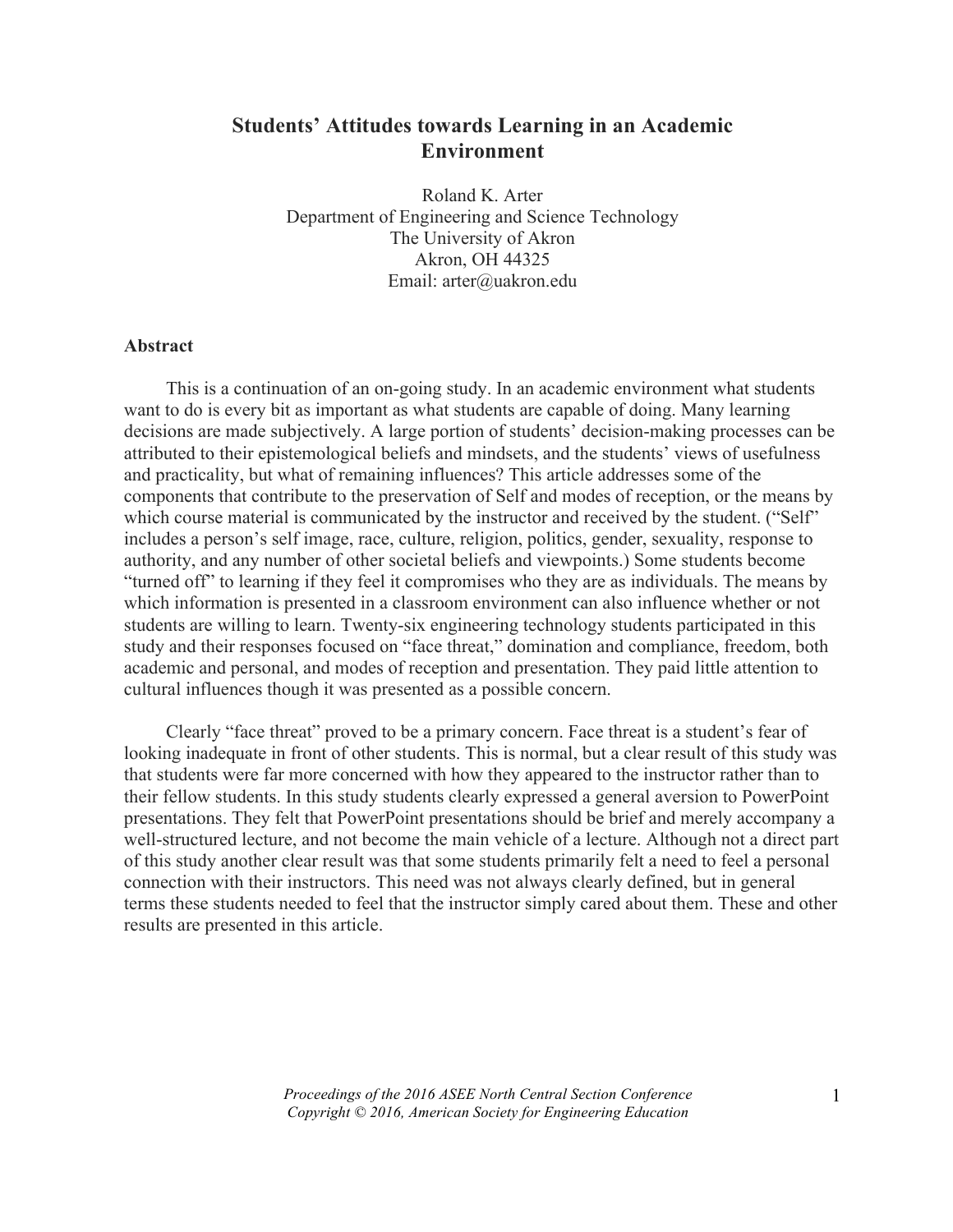# **Introduction**

SAT and ATC scores are commonly used as a means to evaluate a student's probable capacity to learn in a college environment. It seems that less attention is given to what students want to do and to their opinions and attitudes towards learning. Learning is not a Pavlovian response to teaching. Learning is driven by the student's decision to learn, and that is driven by the student's hopes, fears, desires, goals, expectations, feelings, beliefs, opinions, and countless other subjective influences. Student's learning decisions are driven subjectively and they have to decide to learn if any learning is to take place. Students can decide to learn or to "not learn," and many do [1]. "Not learning" is a process by which students go through the motions of learning without doing so. They pass test, turn in assignments and meet other course requirements without absorbing or actually learning anything. This is why grades are not a complete measure of learning.

In some cases students decide not to learn at all and offer resistance to an instructor's efforts[2]. They argue in class or become outright disruptive, and perform poorly in general even though they have demonstrated high intelligence in the past. This article addresses some of the subjective issues that students, and people in general, exhibit as learners.

## **Background**

When I became a full time instructor I encountered a small groups of students that were disruptive in every class they were allowed to disrupt. One instructor actually requested and received a security officer to be present when they were in attendance. They were also poor performers. Roughly two years later late in their junior and senior years they completely turned around, calmed down and began to perform well (surprisingly well). Why? One of these students told several instructors that he wished he had taken his courses more seriously, but he never said why he can made the decision to change. On the other hand a student that was doing very well simply shut down in his senior year. Grades of A suddenly dropped to grades of C. Homework assignments became sloppy and incomplete. I asked why, but I received no response. Clearly the decision to learn or not to learn had affected these individuals, but how and why? It was also clear that these decisions were driven subjectively. They were driven by the students' viewpoints even if these viewpoints were triggered by an objective or external event.

Before exploring students' subjectivity the term "subjectivity" should be defined. Brown defines subjectively as "*a person's subjectivity is merely his own point of view*. It is neither a trait nor a variable, nor is it fruitful to regard it as a tributary emanating from some subterranean 'stream of consciousness'" [3]. This definition bypasses the internal workings of a person's mind, none of which can be measured or known. We only know a person's subjectivity by what they express. We can record and review what people express as a reflection of their inner workings, but we can never know what is in their minds. In this study I gathered these types of expressions and used them in the same way I would gather temperatures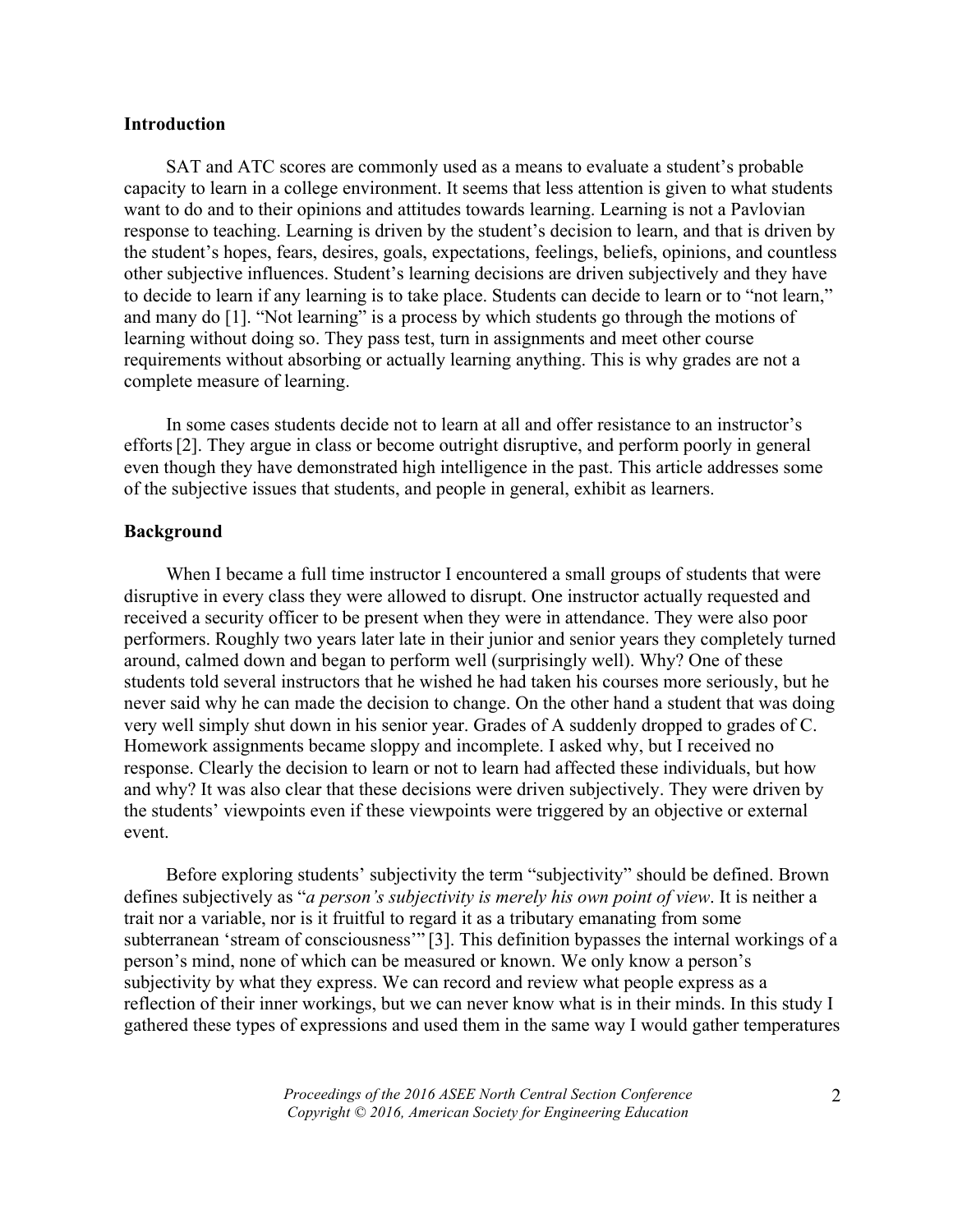to assess the effects of heat. Smith refers to this approach as the "objectivity of subjectivity" [4].

Several subjective learning "models" exist, but I focused on five: epistemological beliefs and mindsets, which I combined, the preservation of "Self," andragogy, with a focus on needs and usefulness, and modes of receptivity. Each of these is stand-alone models or philosophies, and is combined to be more comprehensive. No one model covers all aspects of human subjectivity. Anyone can, and should, add or subtract from these models to match their needs.

## Epistemological beliefs and mindsets

Schommer-Aikins began surveying students about their personal beliefs pertaining to learning, and over time developed a system or model of students' epistemological beliefs [5], [6]. She concluded that there were five dominant areas of learning concerns. Dweck and Leggett began testing elementary school children to determine what levels of difficulty would drive them to quit trying to solve problems [7]. To their surprise some students continued to try regardless of the level of difficulty. They eventually concluded that some students possessed a fixed mindset, i.e. a belief that whatever they were at birth was all that they would ever be, while others possessed a growth mindset, i.e. a belief that they would grow and improve over time as a result of new experiences. Both epistemological beliefs and mindsets are expressions of subjectivity.

When reviewing articles written by Schommer-Aikins and the book written by Dweck I noticed similarities in their results. Schommer-Aikins is a quantitative researcher and uses standard statistical methods to evaluate students' opinions. Dweck is a qualitative researcher and uses interviews and observations to evaluate students' behaviors, yet both drew similar conclusions. Schommer-Aikins added a fifth category to her epistemological beliefs model as she referenced Dweck and Liggett's article and Dweck clearly used a framework similar to Schommer-Aikins' to describe the working of mindsets in her book [5], [7]. It seemed only logical to combine the two as shown in Table I. The five categories of the epistemological beliefs model are used as areas of interest and mindsets provide a spectrum from fixed to growth to help evaluate each category.

| Mindsets                 | Fixed               | Growth             |
|--------------------------|---------------------|--------------------|
| Epistemological beliefs: |                     |                    |
| Ability to learn         | Determined at birth | Develops over time |
| Structure of knowledge   | Compartmentalized   | Interactive        |
| Stability of knowledge   | Absolute            | Evolving           |
| Source of knowledge      | Expert opinion      | Experimental       |
| Speed of learning        | Ouick               | Gradual            |

|  | Table I - Epistemological Beliefs/Mindset |  |  |
|--|-------------------------------------------|--|--|
|  |                                           |  |  |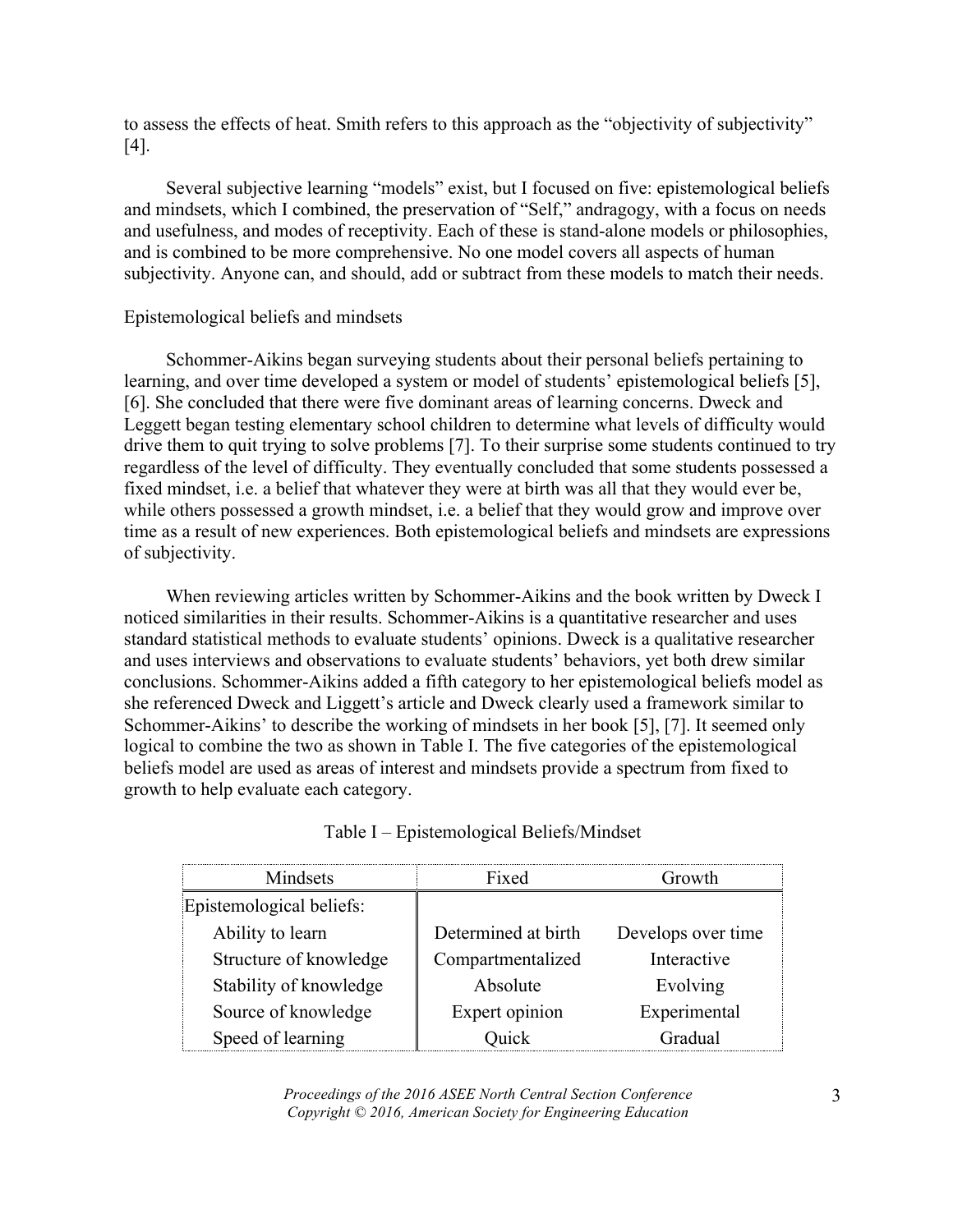"Ability to learn" addresses students' views of their own capability to learn. Are they "stuck" with the abilities they were born with or do they believe their abilities grow over time? Students with growth mindsets are more inclined to accept or even seek the challenges to new learning opportunities and to have little fear of failure. Student with fixed mindset tend to view failure as proof of an innate lack of ability.

"Structure of knowledge" addresses whether or not student view knowledge as existing in discrete segments or as part of an interconnected continuum. Students with fixed mindset tend to compartmentalize information and fail to see how one segment of knowledge lays the groundwork for another. Typical comments received by instructors are "We've already had that" or "I don't remember that" when using "old" information to help explain new information. Students with growth mindsets tend to view knowledge as interconnected and look for common themes.

"Stability of knowledge" addresses whether or not students view knowledge as static or changing, especially as new information becomes available. To view knowledge as static and never changing is an expression of a fixed mindset. Accepting and incorporating new information reflects a growth mindset.

"Source of knowledge" addresses whether or not students view either expert or authoritarian sources of knowledge as completely valid and beyond question. Is something true just because a person of authority said so? Students with growth mindsets are more inclined to question authority and experts and rely more heavily on their own experiences and demonstrable results (evidence).

"Speed of learning" addresses how students interpret the speed at which they believe they should learn. Students with fixed mindset expect to learn quickly. They feel that if they do not understand quickly then that was simply something they were never meant to know. Students with growth mindsets accept that learning can be slow and difficult. They tend to be patient and to persevere.

A note about mindsets: Mindsets are not rigid. Our mindsets morph and change with time and in the face to new information. We can have mixed mindsets. We can have a fixed mindset about one topic and concurrently hold a growth mindset about another. We can have a fixed mindset about the source of knowledge and a growth mindset about the speed of learning. Just as there are infinite variations in human beings, there are infinite variations in mindsets. When a person's mindset is evaluated it is a snapshot of that person's viewpoints at that time. A year later, or even the next day, a new snapshot may appear completely differently. There is nothing predictive about mindsets outside of whatever conclusions an observer may wish to draw.

Other subjective models were added because no one model covers the scope of what people think and feel, or the scope of human learning. For example, the preservation of Self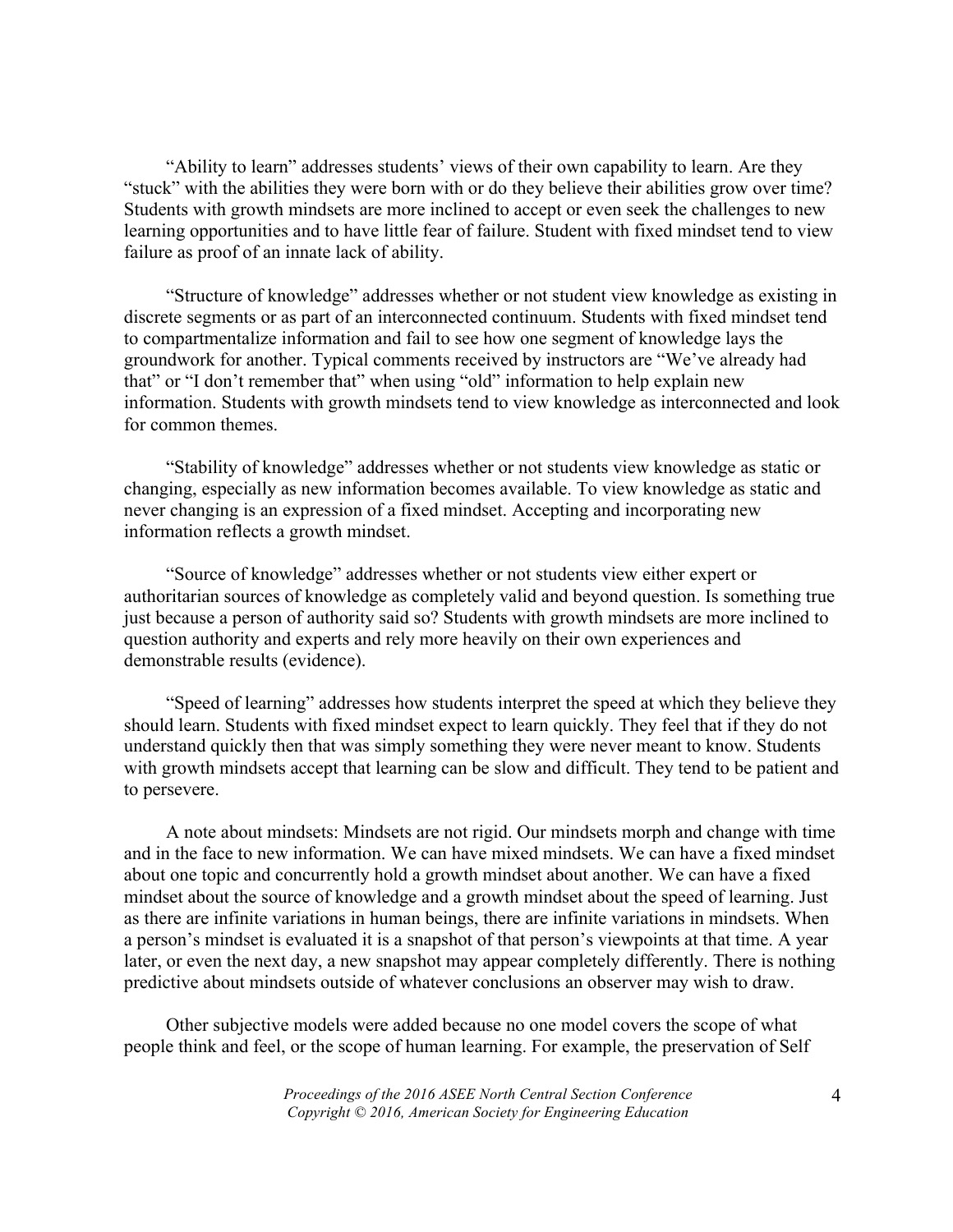model addresses the societal and cultural beliefs and conflicts students may encounter in their daily lives that may or may not be present in the classroom, but effect their assent the learn none the less, especially if these conflicts lead to feelings of rejection, inadequacy or a desire to resist. These thoughts and feelings are processed subjectively and are just as much a part of each student as their I.Q. scores. The same is true for the tendency of students as adults to focus on that which is needed and useful, and the tendency of some students to evaluate not only the message but also how the message is delivered. The additional models were added for these reasons. Additional categories can and should be added or removed as needed.

# Preservation of Self

Most instructors have experienced students that are reluctant to speak up in class even if speaking contributes to their grade. Some are simply shy, but others suffer from "face threat," the fear of looking inadequate to their peers [8]. These students need to protect themselves from criticism and negative comments that may come from other students. On a larger scale most people feel the same way about their culture, their personal "ways," their personal views and beliefs, and their personal life in general [1]. We tend to protect our "Self," that which we feel makes us "us." We feel this is basically good and useful and worth protecting. Preservation of Self can, and does, include culture, sexuality, gender identity, personal styles, national origin, language and any number of other personal components. If a student believes that a learning experience attacks Self, that student may very well resist learning. Very little learning will take place until the offending circumstance is resolved. Preservation of Self becomes very important in diverse teaching and learning environments. For this study preservation of Self focuses on face threat, cultural sensitivity, domination and compliance, and academic and personal freedom.

### Andragogy

Andragogy (originally spelled Androgogy) was introduced by Knowles and was intended to recognize that adults learn differently than children, or at least have different learning goals and issues [9], [10]. Both supporters and critics of andragogy agree that adults are more focused on the usefulness of what is learned and whether or not it will be needed. Adults are more focused on practical applications, and can be more self-directed as learners, especially if their careers are tied to learning. This model, or philosophy, was included because usefulness and practical application are always expressed concerns of engineering technology students. "How would you use that?" is a common question.

### Modes of reception

The mode of reception model was intended to address how people receive and process advertising [11], [12]. Both advertising and teaching have a common goal: to communicate a message such that it will encourage the recipients to take a desired action. The concern for both is how the message is received. Zenor presented four dominant modes of reception, but only two applied to the participants in the study [11]. The recipient's reaction to these modes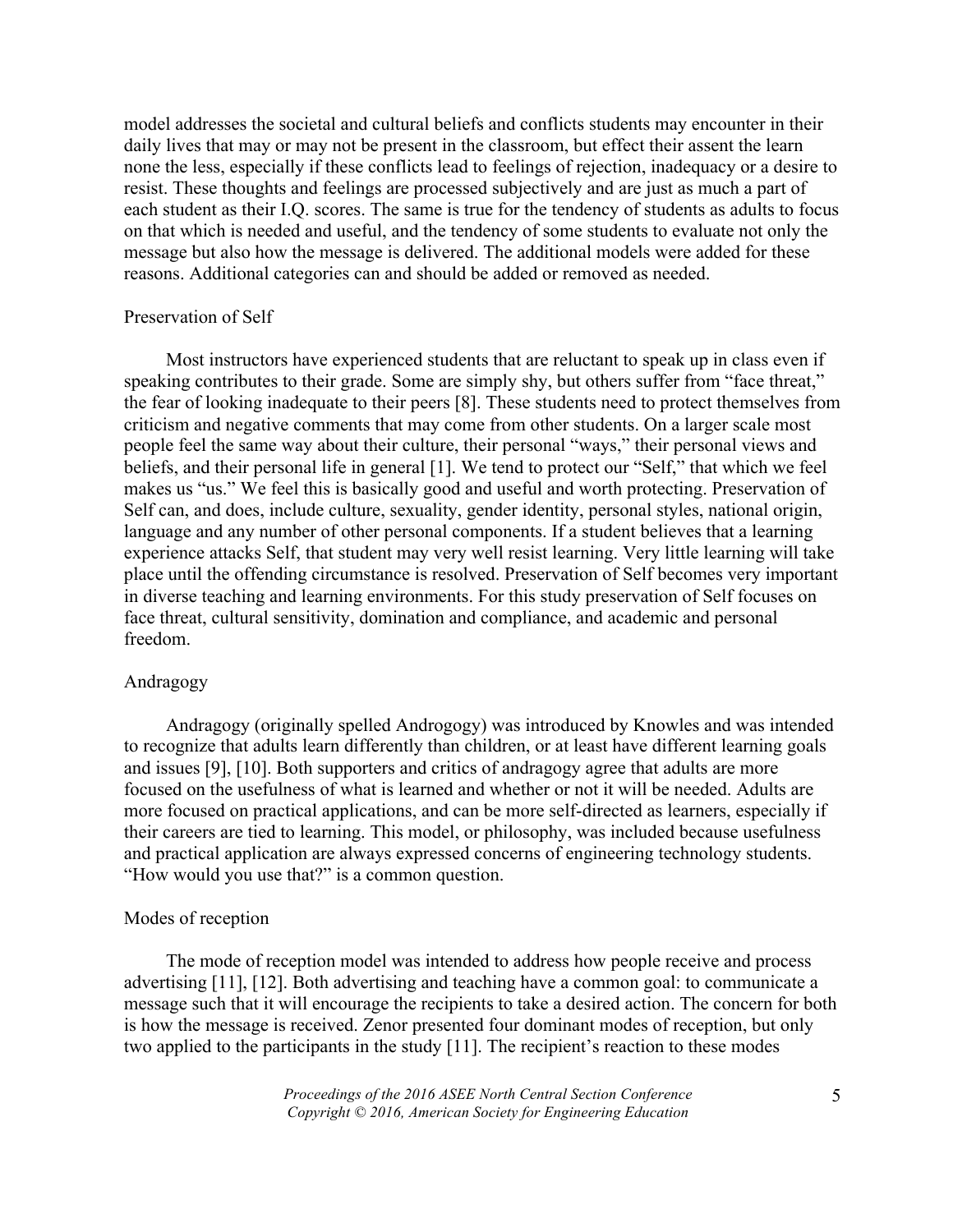influences how he or she will respond to the message. The first mode is referential. The recipient compares the message, or what it being taught to his or her personal experiences and views. The second mode is discursive. The recipient reflects on the meaning and the value of the message. The mode of reception model allowed the participants to express their opinions about the means or methods used to teach.

# **Other**

A miscellaneous category consisting of three statements that that did not fit into the four models above were added because the participants of the study deemed to be important.

These four models and "Other" were combined into an *assent to learn* model. It is a model of the various considerations engineering technology students may make before or as they are deciding whether or not to learn. The assent to learn model is presented as a Venn diagram and is intended to depict the overlap and possible interaction of every element of this model with every other element. A diagram of the assent to learn model is shown in Figure 1.

## **Research Method**

The Q method or methodology was introduced by William Stephenson in 1935 and was designed specially as a means of evaluating human subjectivity, where subjectivity is defined as a person's personal point of view [13]. The Q method is best described as a qualitatively driven mixed method. It begins with collecting a list of subjective statements (opinions, thoughts, feeling, etc.) from a group of participants as on a given topic. Because there is no metric for an opinion, no minimum number of participants is required for the purposes of validity. Twenty-six engineering technology students participated in the current study. Five students developed the initial concourse or list of statements then the list was shared with the other 21 participants and revised in keeping with their inputs. This list reflected the student's views of learning in a classroom environment. As the researcher I did not participate in this discussion. I presented the research question: What are your attitudes and beliefs about learning in a classroom environment? I then observed and recorded. The initial discussion lasted about three hours.

The concourse was reduced to 52 statements and simultaneously mapped into the assent to learn model presented above and shown in Figure 1. The concourse was used to refine the assent to learn model to specifically fit the participants of this study. The list of the 52 statements is shown in Appendix I and is referred as the Q sample.

During the development of the concourse two opinions were expressed strongly and multiple times. The first was that the participant had no concerns about how they were viewed by their fellow students. They did not want to appear to be inadequate in the eyes of their instructors. Face threat was not student to student, but student to instructor. For this study it redefines face threat as presented in the literature [8].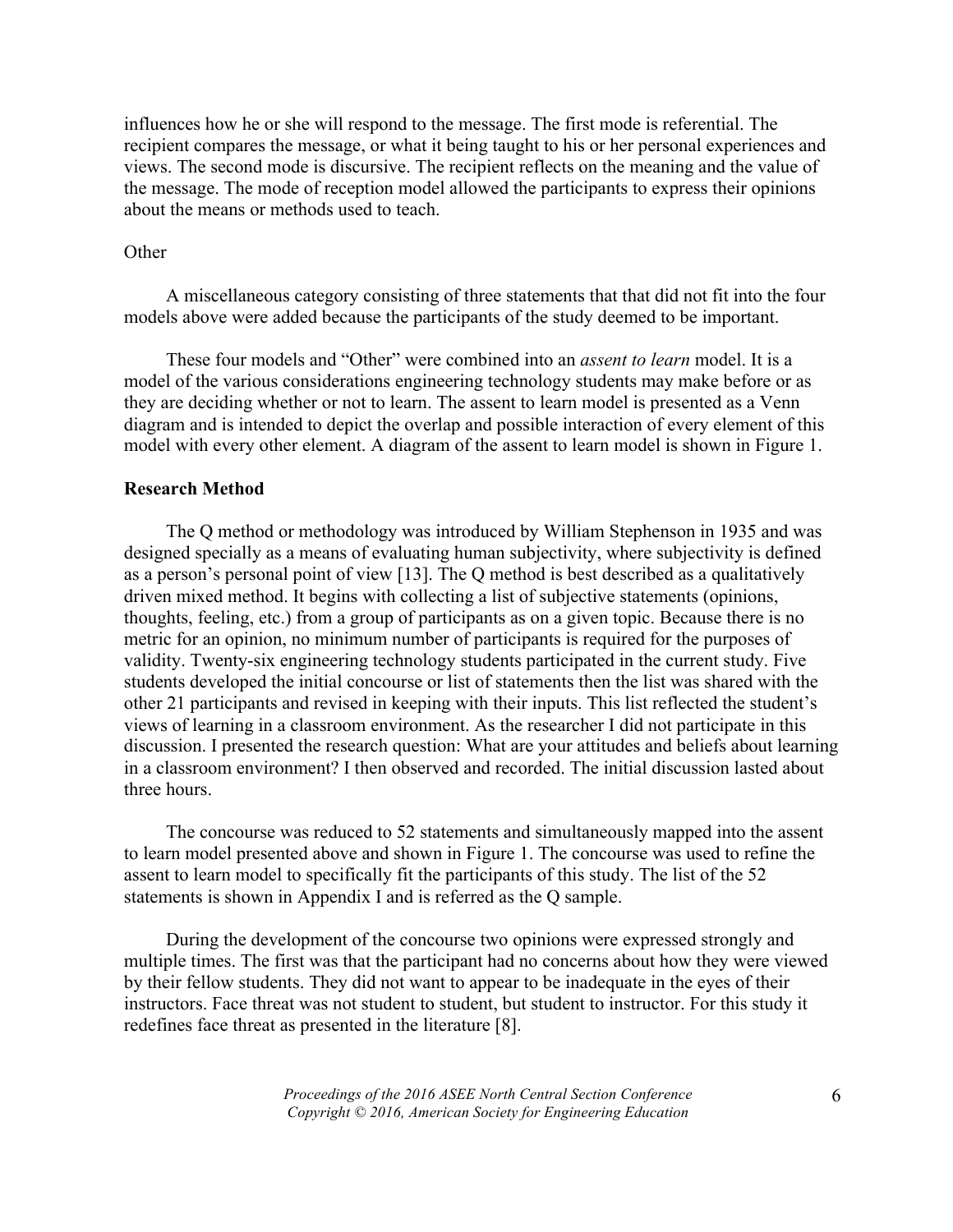

Figure 1. The assent to learn mode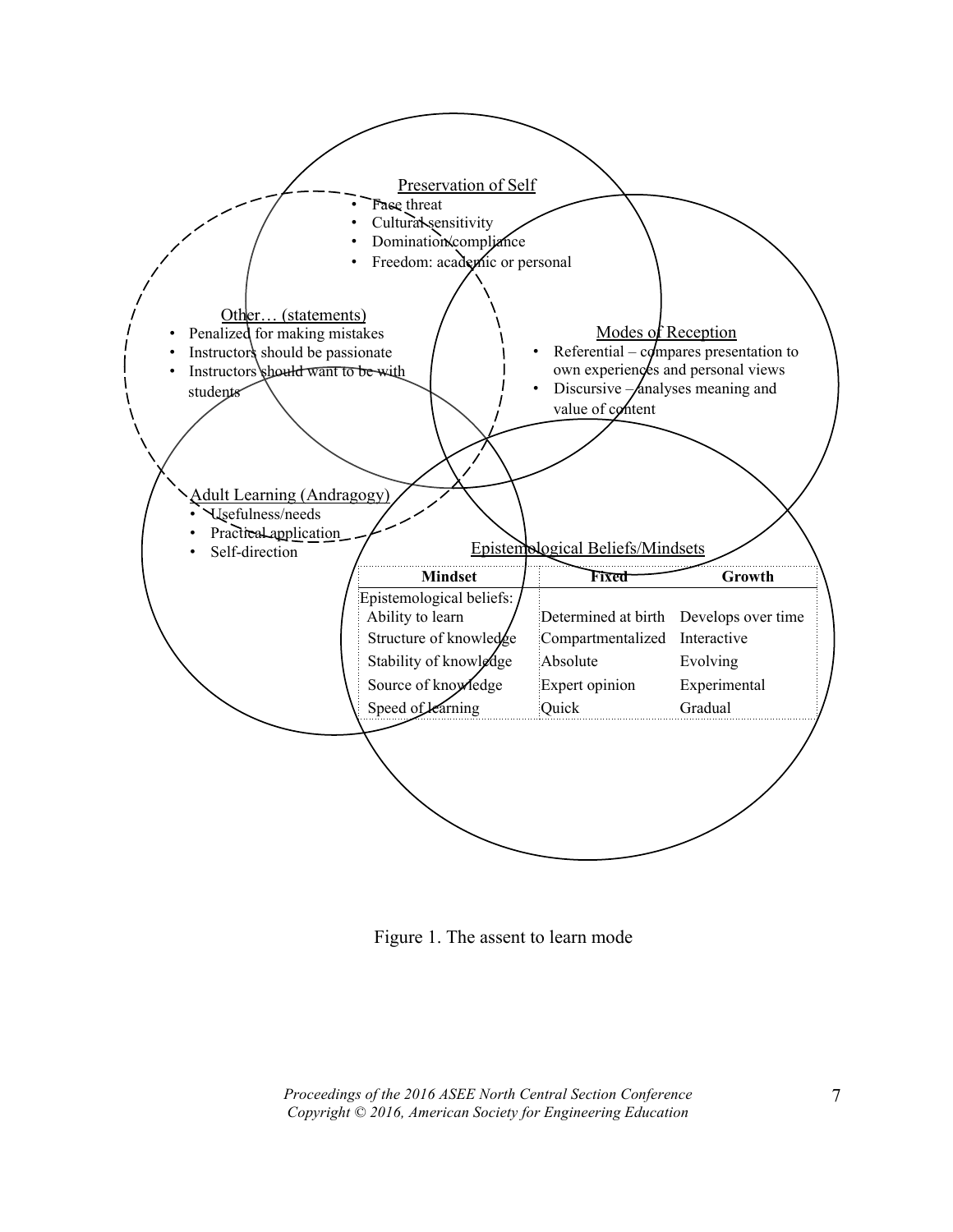The second is that this group of participants did not like PowerPoint presentation as a means of presenting class material. Some even considered it to be "lazy teaching" and a reflection of poor preparation for a lecture. This opinion was supported by the results of this study

Each statement of the Q sample was placed on a small slip of paper. Each participant was given a copy of the 52 individual statements to sort using the Q sort form shown in Appendix II. They were also asked to answer the follow-up questions shown on the form. In addition the five participants that helped to develop the concourse were interviewed after the sort. This was necessary because the sorting process showed what each participant considered to be or not to be important, but did not indicate why. The follow-up questions and interviews provided insights as to why the participants choose as they did and allowed the participants to add any additional opinions or inputs they wished to provide. The entire process through sorting was completely qualitative.

Each participant's response was assigned a numerical value, +5 through -5 (see Appendix II - The Q Sort Form). Each set of numerical values was compared to all of the other participants' sets so that a correlation matrix could be formed. The PQMethod program (a DOS program) was used to construct and evaluate the correlation matrix and factor it, then print which statements were prominent for each factor or group of participants to a file [14]. The program allows both principle component and centroid factoring. (Centroid factoring is rarely used today, but some Q methodologists prefer it.) Standard Varimax rotation can be applied or manual rotation, also called hand and judgmental rotation, can be used. This part of the process is quantitative.

Manual rotation is not statistically standard, but when applying the Q method the optimal solution derived via Verimax is not necessarily the best solution. Many times a researcher may want other existing solutions as well, especially if they are more descriptive and provides deeper insights into the data. It is valid to apply the subjectivity, the "hunches," and insights of the researcher when processing Q sorts. The guideline is orthogonality. Only factors that are orthogonal are valid. The Q method also allows for factors with only one loading. Loadings represent people, not traits, characteristics or items. If the one person loaded a factor is important for some reason the researcher definitely does not want to discard that person's opinions. The interpretation of the resulting factors is both qualitative and quantitative.

#### **Discussion of Results**

For this study three factors were derived and are shown in Table II. The participants selected their own code names. The factors were determined with principal component factoring and manual rotation. Each factor represents a group of participants with similar views about learning in a classroom environment. The raw factor data are shown in Appendices III through V.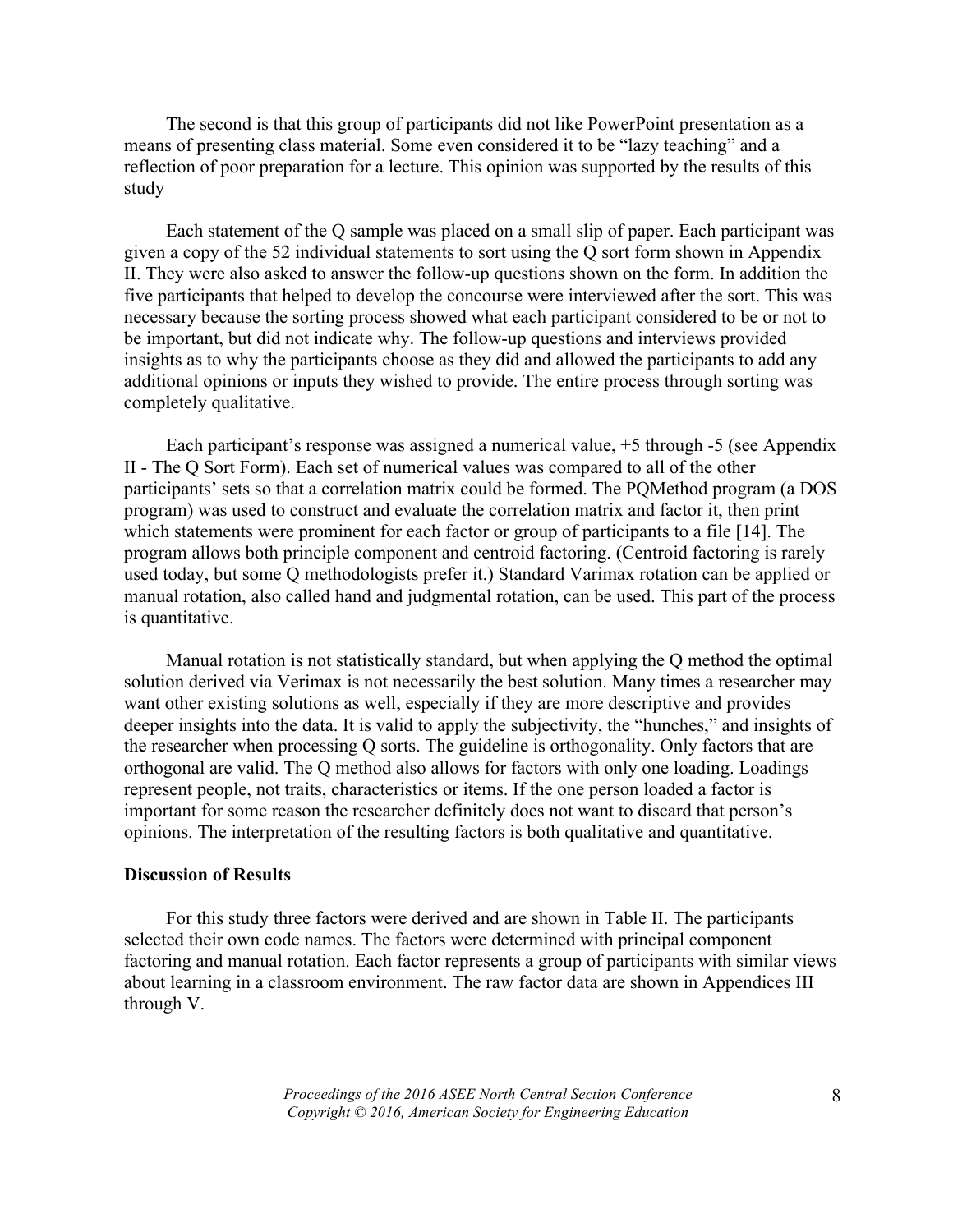# Table II - Factor Loadings

| Participant              | <b>Factor 1</b> | <b>Factor 2</b> | <b>Factor 3</b> |        |
|--------------------------|-----------------|-----------------|-----------------|--------|
| A please                 | 0.3556          | 0.5256X         | 0.0692          |        |
| Fred                     | 02815           | $-0.0037$       | 0.2653          | $\ast$ |
| <b>Beer Lover</b>        | 0.2295          | 0.1426          | 0.2103          | $\ast$ |
| Joe Smith                | 0.5043X         | 0.2740          | 0.1945          |        |
| Code Name                | 0.6856X         | $-0.0125$       | $-0.1578$       |        |
| G                        | 0.7767X         | $-0.0247$       | 0.0427          |        |
| <b>Blue Sky Research</b> | 0.3207          | 0.5514X         | 0.0343          |        |
| Heisenberg               | 0.3650          | 0.1343          | 0.4222X         |        |
| Roland Arter **          | 0.4603X         | 0.3449          | 0.2856          |        |
| George Washington        | $-0.0549$       | 0.8226X         | $-0.0864$       |        |
| Derek Zoolander          | 0.1479          | 0.2053          | $-0.4498X$      |        |
| Anheuser                 | 0.1727          | 0.2636          | $-0.4992X$      |        |
| 56                       | 0.3362          | 0.4120X         | 0.2295          |        |
| Victor                   | 0.6780X         | 0.2569          | 0.0016          |        |
| Ron White                | 0.2688          | 0.2757          | 0.2734          | $\ast$ |
| Boulder                  | 0.2327          | 0.5333X         | 0.3196          |        |
| Ak15                     | 0.3574          | 0.6192X         | $-0.1642$       |        |
| All Out of Bubble Gum    | 0.3205          | 0.5375X         | $-0.1866$       |        |
| McLovin                  | 0.0472          | 0.6192X         | 0.3918          |        |
| Payton Manning           | 0.6663X         | 0.2599          | $-0.1498$       |        |
| $\infty$ (Infinity)      | 0.4948X         | 0.2380          | 0.0818          |        |
| <b>KC</b>                | 0.3517          | 0.4798X         | $-0.0290$       |        |
| Lucky                    | 0.5410X         | 0.2770          | $-0.1049$       |        |
| Stan                     | 0.1210          | $-0.0907$       | 0.6945X         |        |
| JW                       | 0.7205X         | 0.0239          | $-0.0242$       |        |
| Number 10                | 0.6607X         | 0.0115          | 0.0410          |        |

X – factor loadings

\* Confounded loadings

\*\* Not the author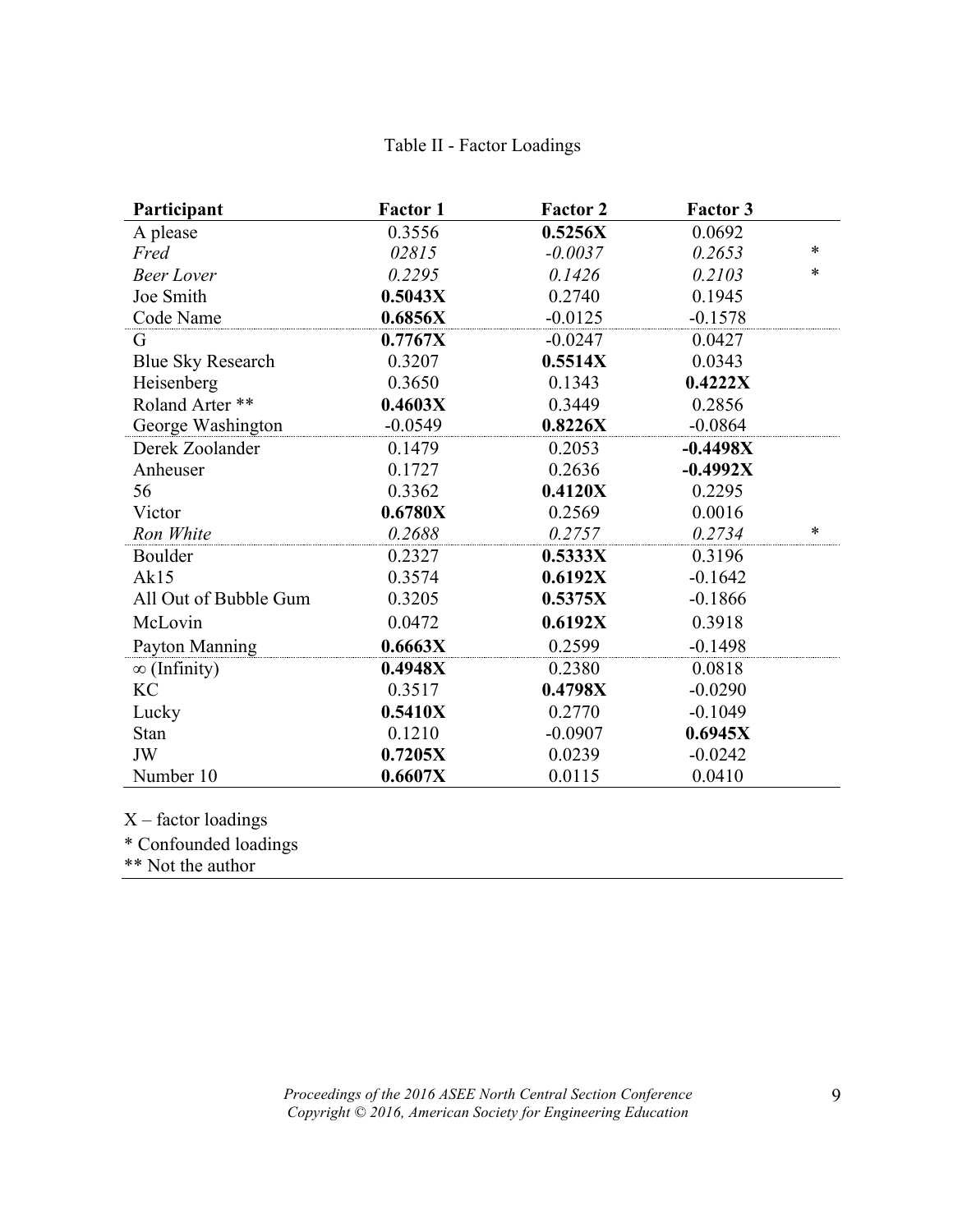The assent to learn categories are indicated as:

E/M - Epistemological beliefs and mindsets PS - Protection of Self AL - Adult learning (andragogy) MR - Modes of reception O - Other.

These categories show which statements mapped into the categories of the assent to learn model. Summaries of each factor are shown in Tables III and IV. The Venn diagrams show how the opinions of these groups map into the assent to learn model.

The first group or factor (Table III) expressed self-direction and self-reliance. These participants preferred to develop or have their own learning strategies and then simply proceed. They want instructors that clearly understand the material and can convey that knowledge effectively. They are heavily focused on epistemological beliefs and mostly have positive mindsets. They have no fear of making mistakes and view it as part of the learning process. That general attitude was also reflected in their written comments and in the interviews. For example, when discussing mistakes,

"If I don't resolve a mistake, I could come across the problem again in life and not know how to solve it."

"We learn by our mistakes."

"Learning is a series of mistakes. Over time with practice the mistakes go away."

It should be noted that although these students expressed a strong independence and a clear learning strategy it does not mean that they would not "not-learn" if they felt a course did not meet their needs. It simply means that these students are very capable of "playing school." The same level of skill is required to successfully not-learn as to learn.

The second factor or group also consisted of proficient learners, but they expected the instructor to provide learning strategies and overall learning structures. They expressed a need a fair mount of scaffolding and direction. There were more expressions of fixed mindsets than the participants of the first group. Most of all these participants wanted detailed, step-by-step explanations and problem solutions. They lose track if steps are skipped. They liked test problems and lab problems to be very similar to the homework problems and lecture. Typically they will not make the "logical leap" from one set of circumstances to another without being given a direct link. They were more concerned with protection of Self issues and preferred instructors that teach more slowly. These students needed to feel that instructors care. The second group expressed more concerns about how they learn and their relationships with instructors.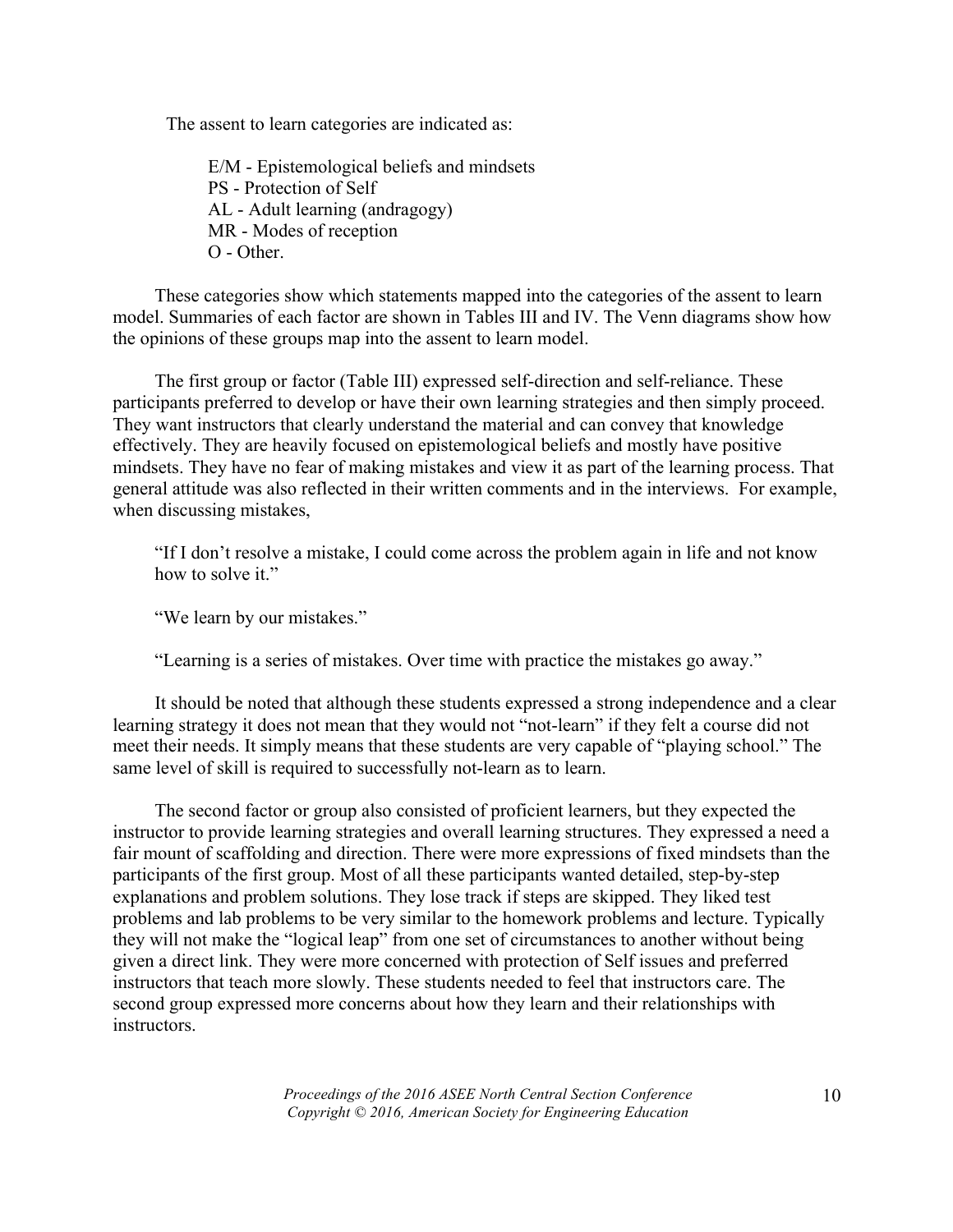

### Table III – Summary of Factors, Most True (+)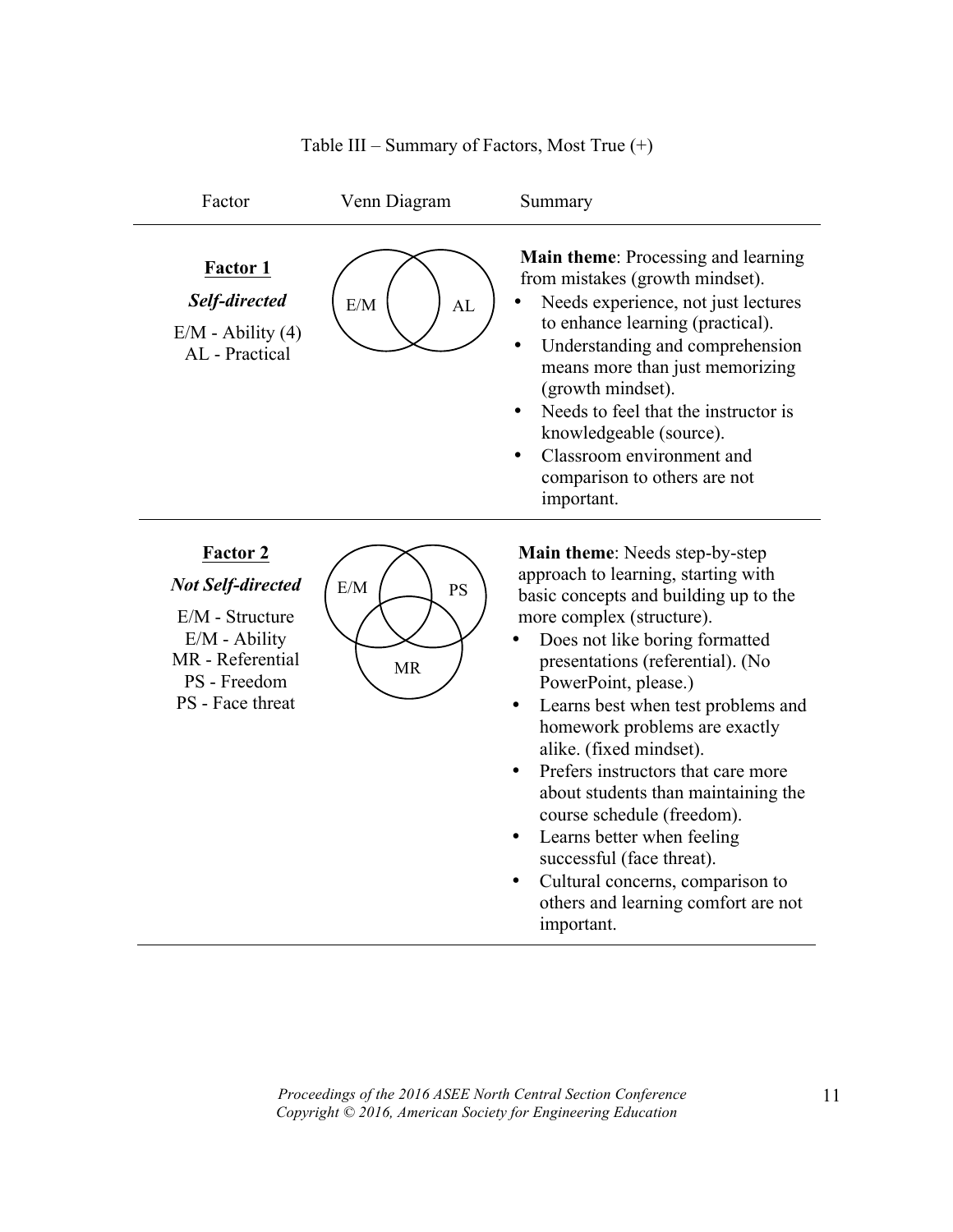

Table IV – Summary of Factors, Most True  $(+)$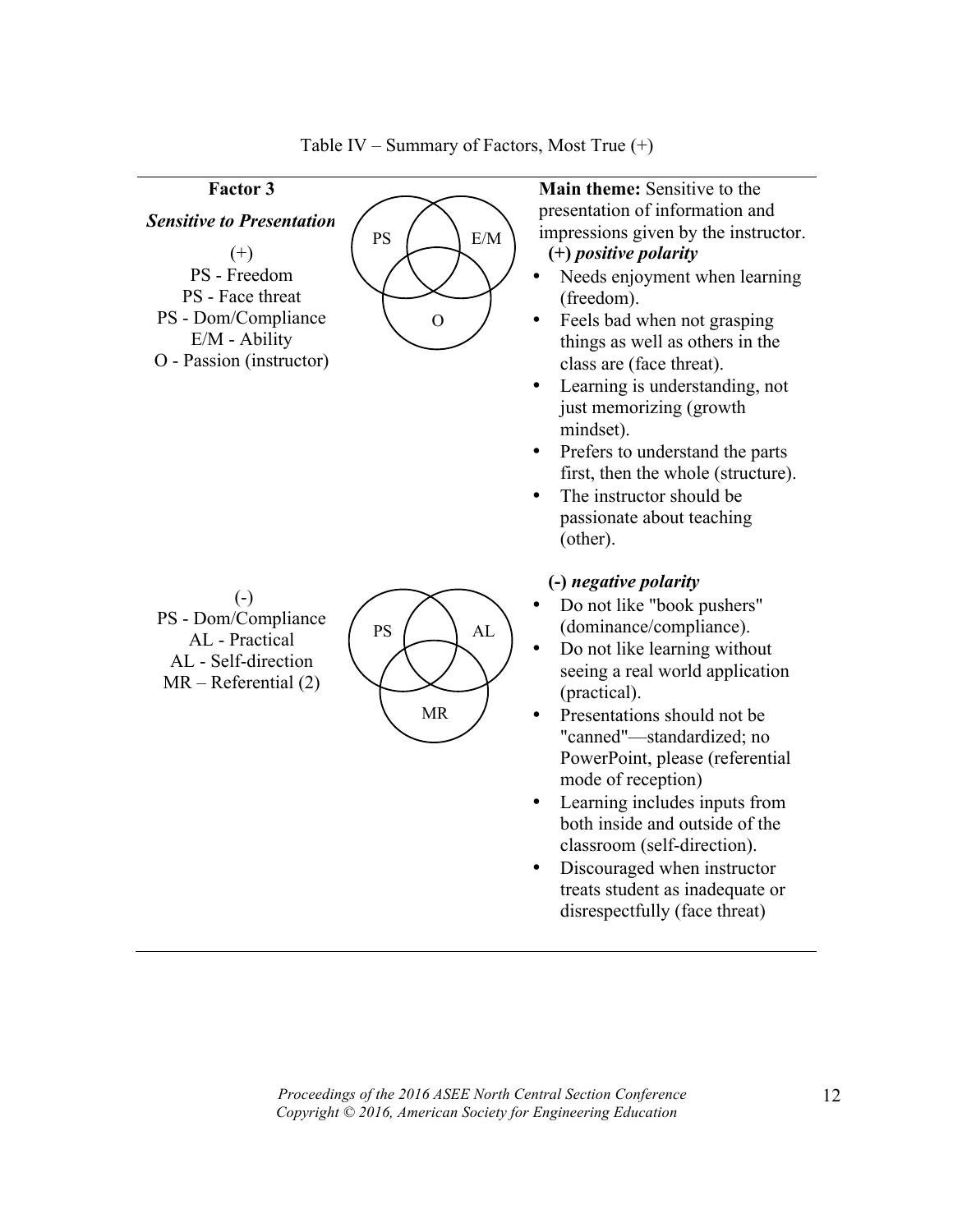|                | Positive $(+)$                                                                                                   |           |      | Negative (-)                                                                                                                                        |           |                                    |
|----------------|------------------------------------------------------------------------------------------------------------------|-----------|------|-----------------------------------------------------------------------------------------------------------------------------------------------------|-----------|------------------------------------|
| <b>Stmt</b>    |                                                                                                                  |           | Stmt |                                                                                                                                                     |           | Common                             |
| Nbr            | Statement                                                                                                        | Cat.      | Nbr  | Statement                                                                                                                                           | Cat.      | Themes                             |
| 12             | I need to enjoy what I<br>learn and the career I<br>select.                                                      | <b>PS</b> | 48   | Learning results from<br>inputs of information<br>from both in and out of<br>class.                                                                 | AL        | How I learn                        |
| 29             | I feel bad when I am not<br>grasping things as<br>quickly as the people<br>around me.                            | <b>PS</b> | 49   | The instructor's<br>presentations should<br>not seem like a form of<br>media.                                                                       | <b>MR</b> | Reception of<br>information        |
| $\mathbf{1}$   | Learning is under-<br>standing and<br>comprehending<br>concepts, not just<br>memorizing.                         | E/M       | 28   | Presenting with<br>PowerPoint, page after<br>page, becomes boring<br>and impairs learning.                                                          | <b>MR</b> | Personal<br>focus                  |
| $\overline{2}$ | Information as a whole<br>is important, but it's a<br>second step. You have to<br>understand the parts<br>first. | E/M       | 6    | I don't like to learn if I<br>don't see a real-world<br>application.                                                                                | AL        | Reception of<br>information        |
| 32             | The instructor should be<br>passionate about what<br>he/she teaches.                                             | $\Omega$  | 11   | I don't like instructors<br>that are book pushers<br>(insisting that students<br>buy a large number of<br>books, many of which<br>are hardly used). | <b>PS</b> | What I want<br>from<br>instructors |

Table V - Factor 3, Positive Polarity Compared Directly With Reversed Negative Polarity

Comment from the second group:

"If you do not understand the foundation of the topic at hand, how can you progress and grasp the in-depth parts of that topic?"

"If an instructor isn't knowledgeable, it can make [learning] more confusing."

"I like to talk with people and learn about them…I really like to interact with my instructors."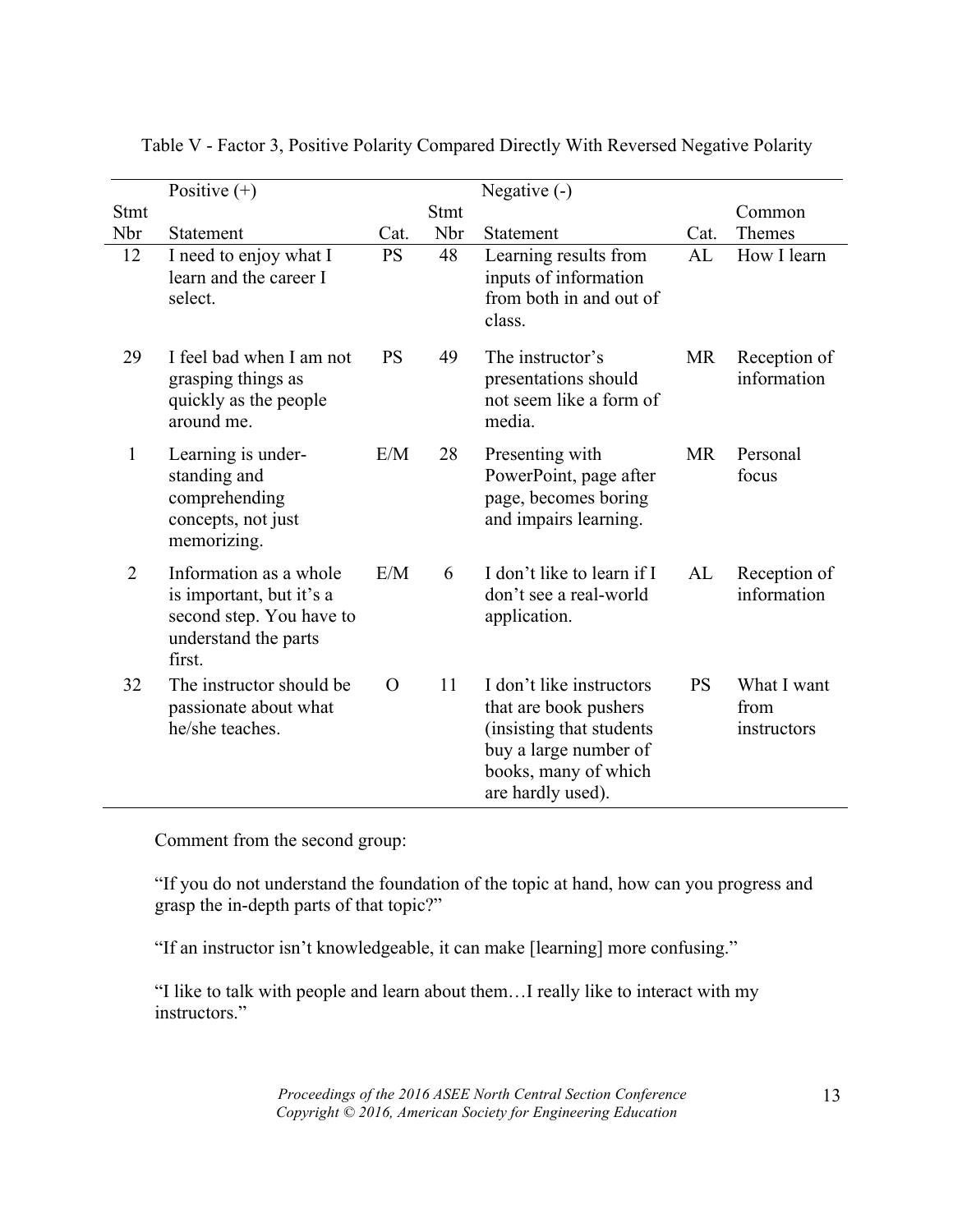The third factor was bipolar. Two participants loaded positively and two loaded negatively on the same factor. This means that their opinions were diametrically opposed on any given topic. However when the positive and negative responses were compared as shown in Table V there were underlying agreements. These participants were almost completely concerned with instructors' presentation styles and modes of reception. They seemed very sensitive to the means by which instructors present information and to what they expect from instructors. They enter the learning process with fixed ideas of how they feel they have to learn and expect the instructor to teach and respond in certain ways. They expressed face threat and dependence on one hand and self-confidence and independence on the other. Some of what they felt centered on dominance and compliance issues. These students do not like being "told what to do." At the same time they expressed both an understanding of what learning meant to them and a desire to learn. The following comments express the theme, "I can learn if…"

"Everyone learns differently."

"I was home schooled most of my life learning on my own terms, so at times I feel very uncomfortable in school"

" Different perspectives from instructors allow me to decide which way of receiving information is most helpful in my learning process."

The PQ method program also provides consensus statements, shown in table VI [14]. These are statements that do not distinguish between any two factors.

| <b>Nbr</b> | <b>Statement</b>                                                                                                               | Avg Rank $*$ |
|------------|--------------------------------------------------------------------------------------------------------------------------------|--------------|
| 8          | I would like to see more visual reviews of material to augment<br>classroom presentations. Helps me to find "where I lost it." | $-2.00$      |
| 9          | If the instructor does not care, it becomes harder to learn.                                                                   | $+2.33$      |
| 41         | I learn best when the instructor shows the reasons for the<br>intermediate steps not just the outcome.                         | $+2.33$      |

# Table VI – Consensus Statements

\* Average rank is on a scale from -5 to +5. Average ranks of -2 and +2.33 reflect a medium consensus of agreement or disagreement.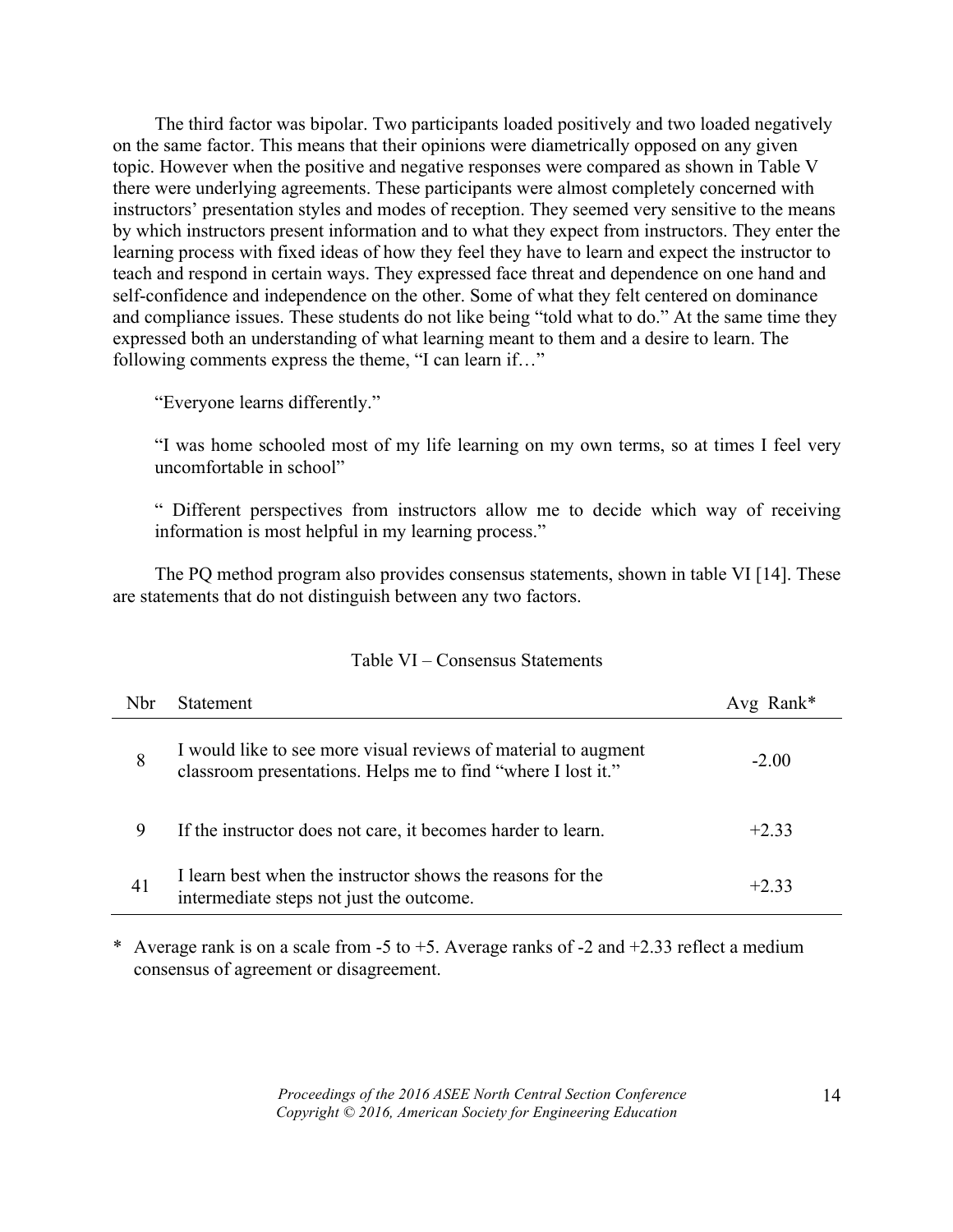# **Considerations**

This study was never intended to produce "how to" results. The focus was on understanding the question of what do engineering technology students feel and think when faced with a classroom-learning environment? There were differences, but there were also some strong areas of agreement that did not seem to surface until the data was completely reviewed. Some of these findings were surprises to me and in my mind underpinned the need to conduct these types of studies. I make no recommendation. It is up the reader to decide how and if to use these results.

- During the development of the concourse students openly and strongly expressed that they felt no face threat between themselves. They felt the face threat between themselves and the instructors. None of them wanted to look inadequate to the instructors. This opinion was expressed during the development of the concourse, in the factors and in the supporting comments.
- Almost all of the students disliked PowerPoint presentations. They felt that most instructors use too many slides so the presentations became boring. Many also viewed it a lazy teaching and a lack of preparation by the instructor. In general a presentation of 10 to 15 slides along with in-depth explanations and discussion is preferred and viewed as helpful. It was not that students hated PowerPoint presentations *per se*. They hated what they viewed as the misuse of PowerPoint. In fact, engineering technology students like visual displays of technical topics.
- Engineering technology students want more in-depth explanations of topics including all of the intermediate steps. This was expressed to some degree in all three groups. They need to see a clear path from beginning to end, and they want the reasons for each step. They also expressed a need to be given test problems that reflect what was covered by lectures, projects and homework assignments.
- Student expressed a need to feel a friendly relationship with their instructors. They did not want to feel hostility or distance. It can be difficult to agree on what "friendly" is and still maintain professional distance. The students in this study felt that all instructors should at least try.
- All three groups selected the statement "Learning is understanding and comprehending concepts, not just memorizing" within their top six +5 selections. Regardless of personal needs, strengths or weaknesses every student was clear about what he or she thought learning was. Some students understood better than others, but they all understood.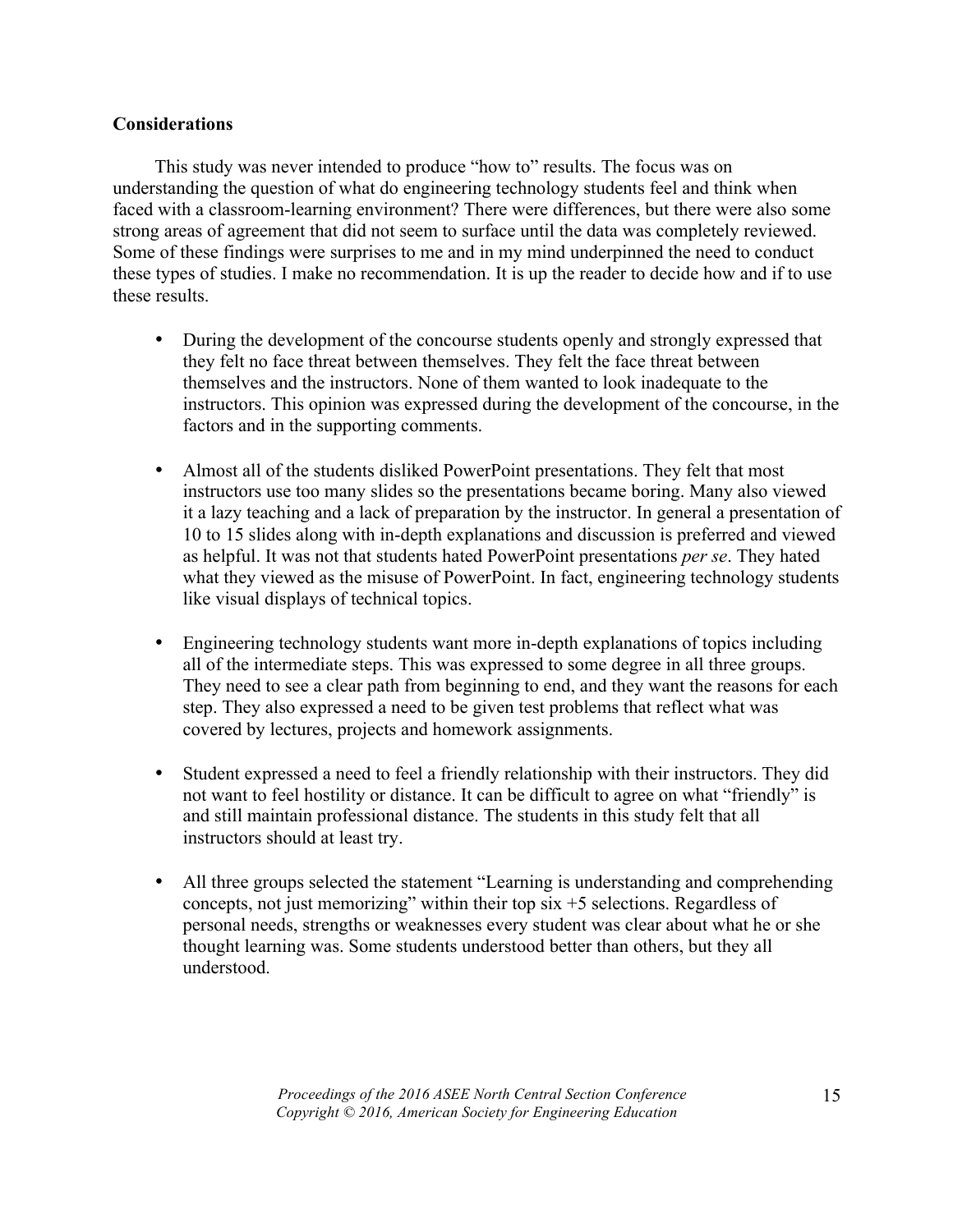#### **Bibliography**

- 1. Kohl, H. (1994). "*I won't learn from you" and other thoughts on creative maladjustment.* New York, NY: The New Press.
- 2. hooks, b. (1994). *Teaching to transgress: Education as the practice of freedom*. New York, NY: Routledge, Taylor & Francis Group.
- 3. Brown, S. R. (1980). *Political subjectivity: Applications of Q Methodology in political science*. CT: Yale University.
- 4. Smith, N. W. (2001). Operant subjectivity: Objectivity of subjectivity. In *Current systems in psychology* (pp. 319-343). Belmont, CA: Wadsworth/ Thompson Learning.
- 5. Schommer, M. (1990). Effects of beliefs about the nature of knowledge on comprehension. *Journal of Educational Psychology*, *82*(3), 498-504. (Schommer-Aikins after 2000.)
- 6. Schommer, M. (1998). The influence of age and education on epistemological beliefs. *The British Journal of Educational Psychology*, *68,* 551-562. (Schommer-Aikins after 2000.)
- 7. Dweck, C. S. & Leggett, E. L. (1988). A social-cognitive approach to motivation and personality. *Psychological Review*, *95*(2), 256-273.
- 8. Erickson, F., Bagrodia, R., Cook-Sather, A., Espinoza, M., Jurow, J. J., & Spencer, J. (2008). Students' experience of school curriculum: The everyday circumstances of granting and withholding assent to learn. In F. M. Connelly (Ed.), *The SAGE handbook of curriculum and instruction* (pp. 198-218). Thousand Oaks, CA: Sage.
- 9. Knowles, M. S. (1968). Androgogy, not pedagogy! *Adult Leadership*, pp. 350-352, 386.
- 10. Knowles, M. S., Holton, E. F. III, & Swanson, R. A. (2005). *The adult learner* (6<sup>th</sup> ed.) Burlington, MA: Elsevier.
- 11. Zenor, J. (2012). Politics of fear? Reception analysis of the *New Yorker* Obama cover's meaning, effect and editorial decision. *Operant Subjectivity: The International Journal of Q Methodology, 36(*1), 25-46.
- 12. Michelle, C. (2007). Modes of reception: A consolidated analytical framework. *The Communication Review*, *10*, 181-222.
- 13. Stephenson, W. (1935). Technique of factor analysis. *Nature.*
- 14. Schmolck, P. (2002). *PQMethod manual*, distributed with PQMethod program, last updated November 2002.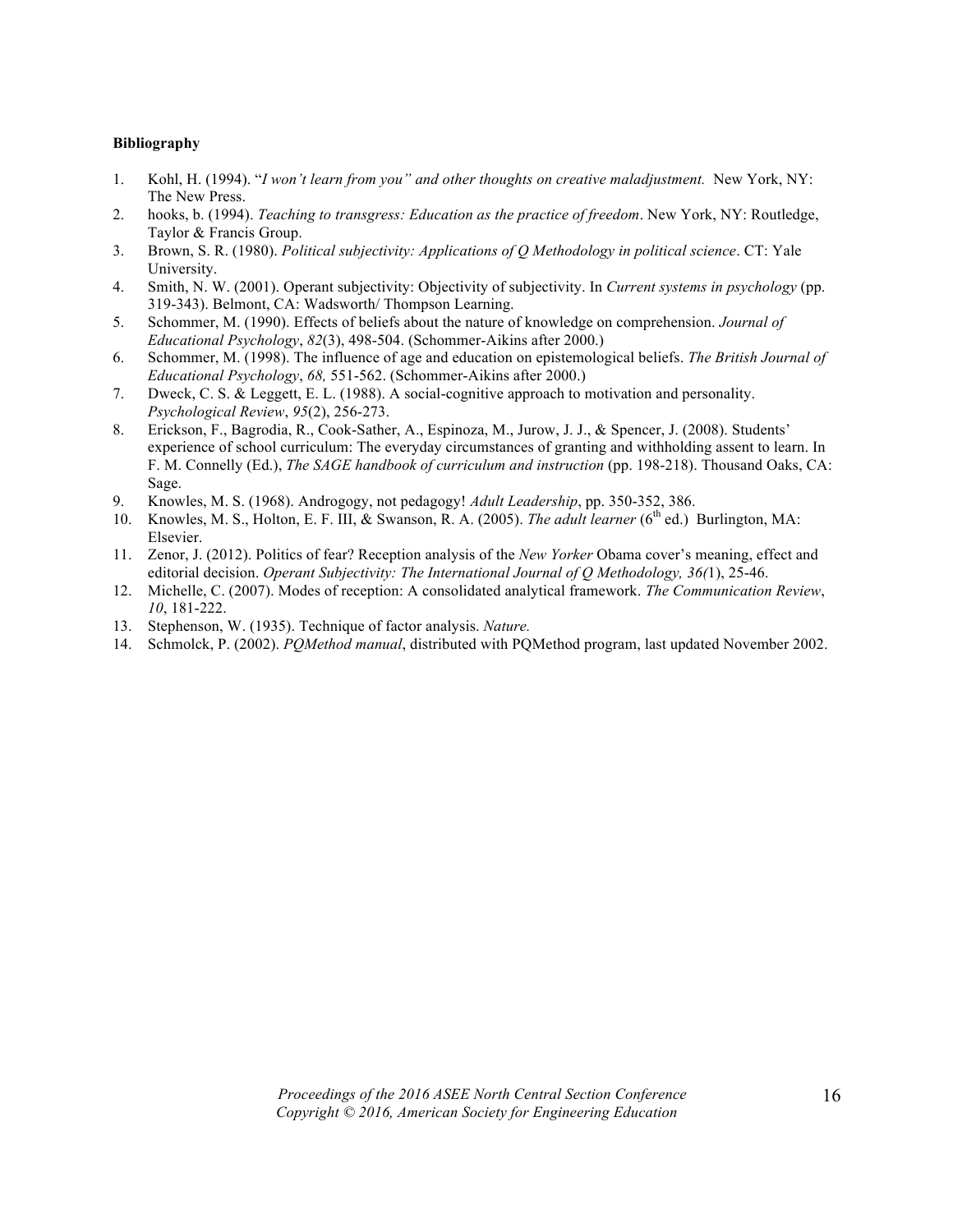# Appendix I - The Q Sample

- 1. Learning is understanding and comprehending concepts, not just memorizing.
- 2. Information as a whole is important, but it's a second step. You have to understand the parts first.
- 3. I learn best when other sources of information about the topic being taught are added in addition to that of the textbook.
- 4. I don't like to learn if I don't see a meaningful result, purpose or value.
- 5. Learning should focus on applying what we learn in class to a physical activity.
- 6. I don't like to learn if I don't see a real-world application.
- 7. Low accessibility to the instructor impairs my learning.
- 8. I would like to see more visual reviews of material to augment classroom presentations. Helps me to find "where I lost it."
- 9. If the instructor does not care, it becomes harder to learn.
- 10. Learning of other cultures is important.
- 11. I don't like instructors that are book pushers (insisting that students buy a large number of books, many of which are hardly used).
- 12. I need to enjoy what I learn and the career I select.
- 13. We are penalized for making mistakes. That impacts how I learn.
- 14. Learning can be uncomfortable.
- 15. Continuity is very important.
- 16. I learn best when the instructor understands the material.
- 17. Learning reflects the ability to apply.
- 18. Using new presentation technologies in the classroom is "lazy" teaching.
- 19. Good instructors collaborate so that they can present content that aligns with the content of other courses in the program.
- 20. I compare myself to others.
- 21. I have to accept the existence of my cultural and personal biases, and do my best to keep it low, down, "toleranced."
- 22. I learn more if the instructor is approachability.
- 23. I learn best when the instructor is more concerned with how the students are learning than with the target dates in the syllabus.
- 24. Learning can be challenging.
- 25. I want to see more in-depth explanations of how problems are solved.
- 26. Learning is gradual over time.
- 27. Learning *about* exercising, but never exercising is not learning.
- 28. Presenting with PowerPoint, page after page, becomes boring and impairs learning.
- 29. I feel bad when I am not grasping things as quickly as the people around me.
- 30. It is important to get along with other people and regard them as important.
- 31. I don't learn much from instructors that seem to feel that they are above us students.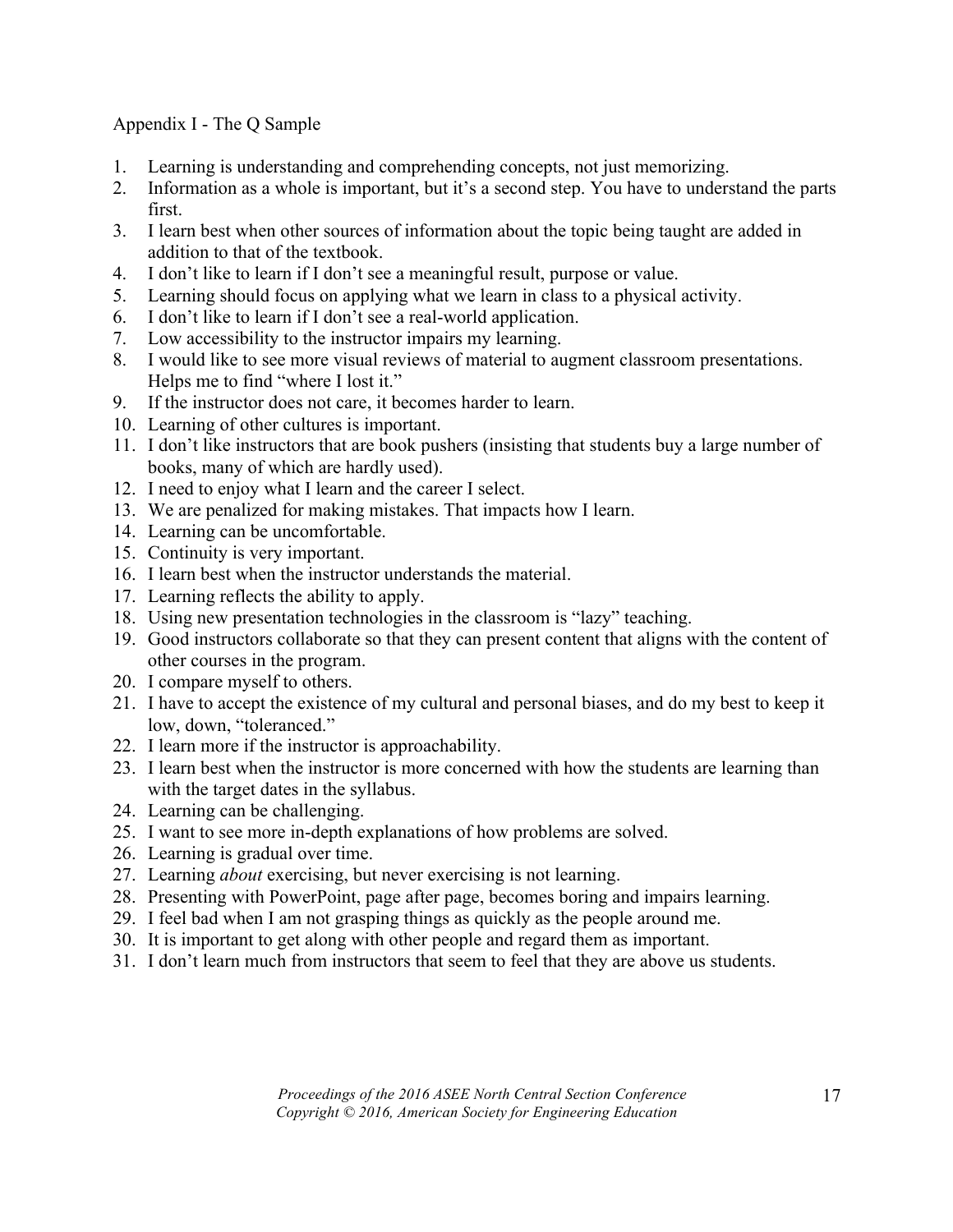- 32. The instructor should be passionate about what he/she teaches.
- 33. Mistakes are part of the learning process.
- 34. Learning relates to other topics and exhibits parallels between the content of more than one subject.
- 35. Working in classroom "kills learning out." It detracts from what is actually going on in a real-world sense.
- 36. Reading directly from a textbook with no extra examples or inputs from the instructor.
- 37. I am discouraged when the instructor treats me as if I'm inadequate or is disrespectful.
- 38. I'll give the instructor the respect he/she gives me.
- 39. The instructor should want to be with students.
- 40. Resolving mistakes and problems "sets" the information in my mind.
- 41. I learn best when the instructor shows the reasons for the intermediate steps not just the outcome.
- 42. I want to see "with my fingers," not just with my eyes.
- 43. Humor, history, practicality makes for a good presentation from an instructor.
- 44. I learn better if I feel I am succeeding at it.
- 45. If I feel something should be done a certain way and the book recommends another way, I follow the book to reduce the chance of making a mistake and losing points.
- 46. I learn best when the homework and test problems are exactly like the example problems covered in class.
- 47. The instructor should start with basic concepts and progress in sequence to more complex topics without jumping around.
- 48. Learning results from inputs of information from both in and out of class.
- 49. The instructor's presentations should not seem like a form of media.
- 50. Society ties our learning and education too closely to our worth as a person.
- 51. It does not make sense to argue about homework or test points instead of using that time to learn more?
- 52. I like to receive information in different ways from difference perspectives.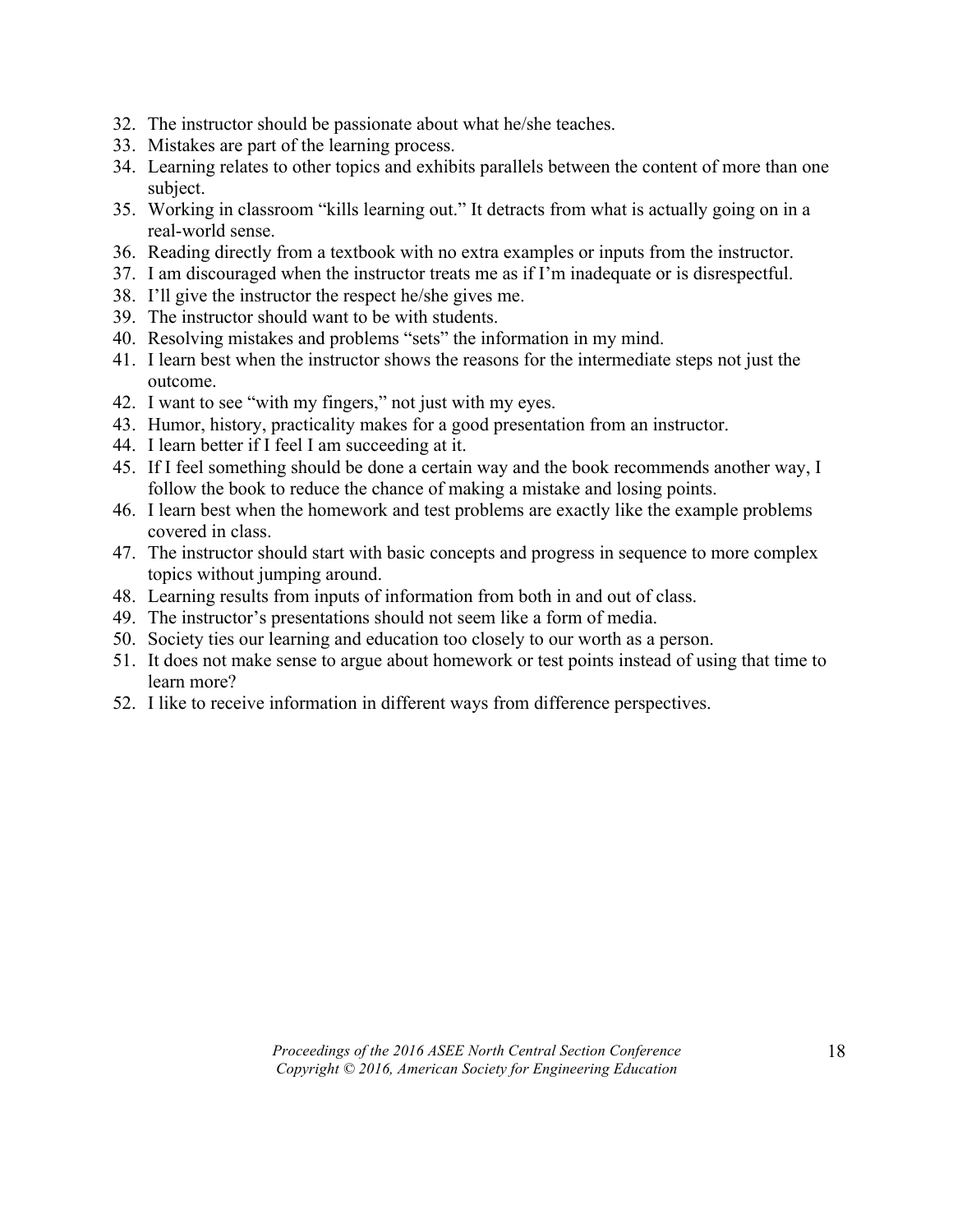Appendix II - The Q Sort Form

| Code Name: | Date: |
|------------|-------|
|            |       |

Which statements best (or least) reflect your attitudes and beliefs about learning in a classroom environment?

| Least true |      |      |      |        |           | $2$ $3$ $5$ $6$ $6$ $8$ $6$ $6$ $5$ $3$ $2$ |           | Most true |
|------------|------|------|------|--------|-----------|---------------------------------------------|-----------|-----------|
| $-5$       | $-4$ | $-3$ | $-2$ | $-1$ 0 | $+1$ $+2$ | $+3$                                        | $+4$ $+5$ |           |
|            |      |      |      |        |           |                                             |           |           |
|            |      |      |      |        |           |                                             |           |           |
|            |      |      |      |        |           |                                             |           |           |
|            |      |      |      |        |           |                                             |           |           |
|            |      |      |      |        |           |                                             |           |           |
|            |      |      |      |        |           |                                             |           |           |
|            |      |      |      |        |           |                                             |           |           |
|            |      |      |      |        |           |                                             |           |           |
|            |      |      |      |        |           |                                             |           |           |

*Check*: Is each entry unique? (No double entries or skipped values, please.)

- What thoughts, opinions or feelings led you to select your **+5 choices** (most true)?
- What thoughts, opinions or feelings led you to select your **-5 choices** (least true)?
- How did you determine your **0 selections** (neutral)?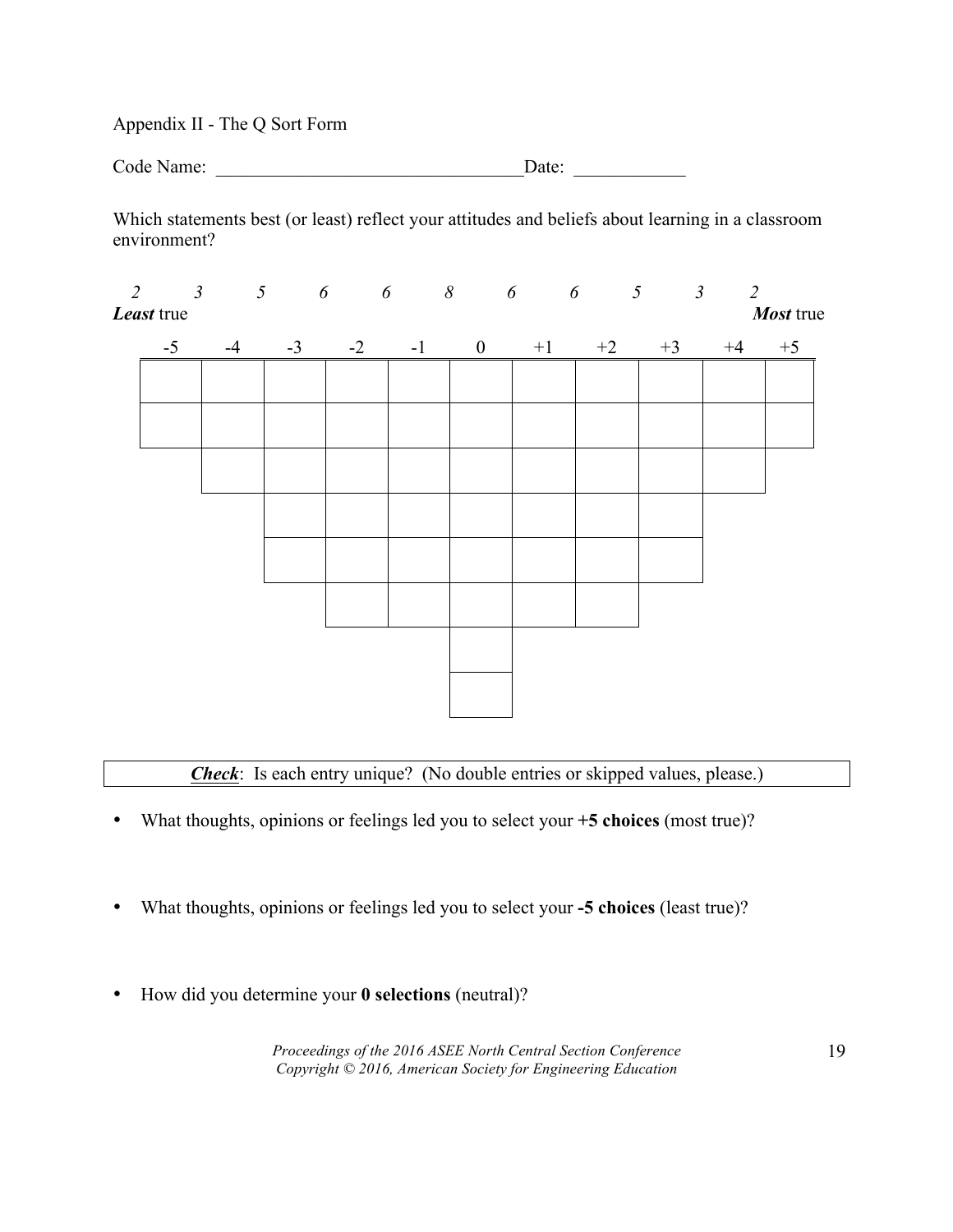- What other issues about your assent to learn came to mind as you filled in this form?
- Is there something additional that you think I should know to assist in my understanding of your answers?
- Is there any topic or statement that you feel should have been included or was missing from the list of statements?
- Did my presence influence any of your selections, and if so, how?
- Do you have any general comments or inputs?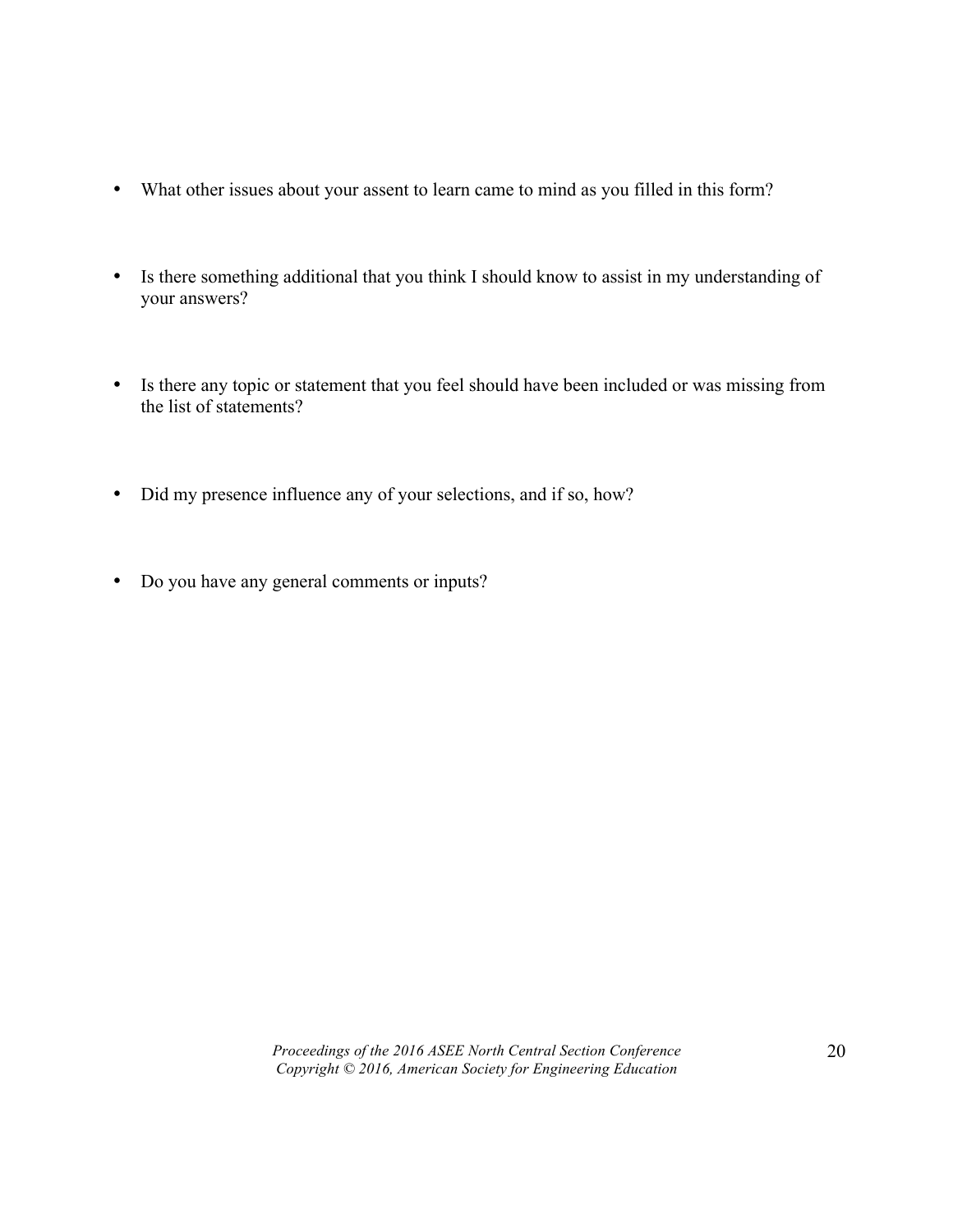|              | Most true $(+)$                                                                    |           |       | Least true $(-)$                                                                                                                                                                   |           |
|--------------|------------------------------------------------------------------------------------|-----------|-------|------------------------------------------------------------------------------------------------------------------------------------------------------------------------------------|-----------|
| Stmt         |                                                                                    | Mod       | Stmt  |                                                                                                                                                                                    | Mod       |
| Nbr          | Statement                                                                          | Cat.      | Nbr   | Statement                                                                                                                                                                          | Cat.      |
| $40*$        | Resolving mistakes and<br>problem "sets" the information<br>in my mind             | E/M       | 35    | Working in classroom "kills"<br>learning out." It detracts from<br>what is actually going on in a<br>real-world sense.                                                             | AL        |
| $\mathbf{1}$ | Learning is understanding and<br>comprehending concepts, not<br>just memorizing.   | E/M       | 18*   | Using new presentation<br>technologies in the classroom<br>is "lazy" teaching.                                                                                                     | <b>MR</b> |
| $27*$        | Learning <i>about</i> exercising, but<br>never exercising, is not<br>learning.     | AL        | 36    | Reading directly from a<br>textbook with no extra<br>examples or inputs from the<br>instructor.                                                                                    | <b>MR</b> |
| $33*$        | Mistakes are part of the<br>learning process.                                      | E/M       | $20*$ | I compare myself to others.                                                                                                                                                        | <b>PS</b> |
| 16           | I learn best when the instructor<br>understands<br>the material.                   | E/M       | $46*$ | I learn best when the<br>homework and test problems<br>are exactly like the example<br>problems covered in class.                                                                  | E/M       |
|              | Additional distinguished statements – statements unique to this factor             |           |       |                                                                                                                                                                                    |           |
| $25*$        | I want to see more in-depth<br>explanations of how problems<br>are solved.         | E/M       | 45*   | If I feel something should be<br>done a certain way and the<br>book recommends another<br>way, I follow the book to<br>reduce the chance of making a<br>mistake and losing points. | <b>PS</b> |
| $52*$        | I like to receive information in<br>different ways from different<br>perspectives. | <b>MR</b> | $29*$ | I feel bad when I am not<br>grasping things as quickly as<br>the people around me                                                                                                  | <b>PS</b> |

# Appendix III - Factor 1, Raw Data Outputs of PQMethod Program

(\* indicates distinguished statements)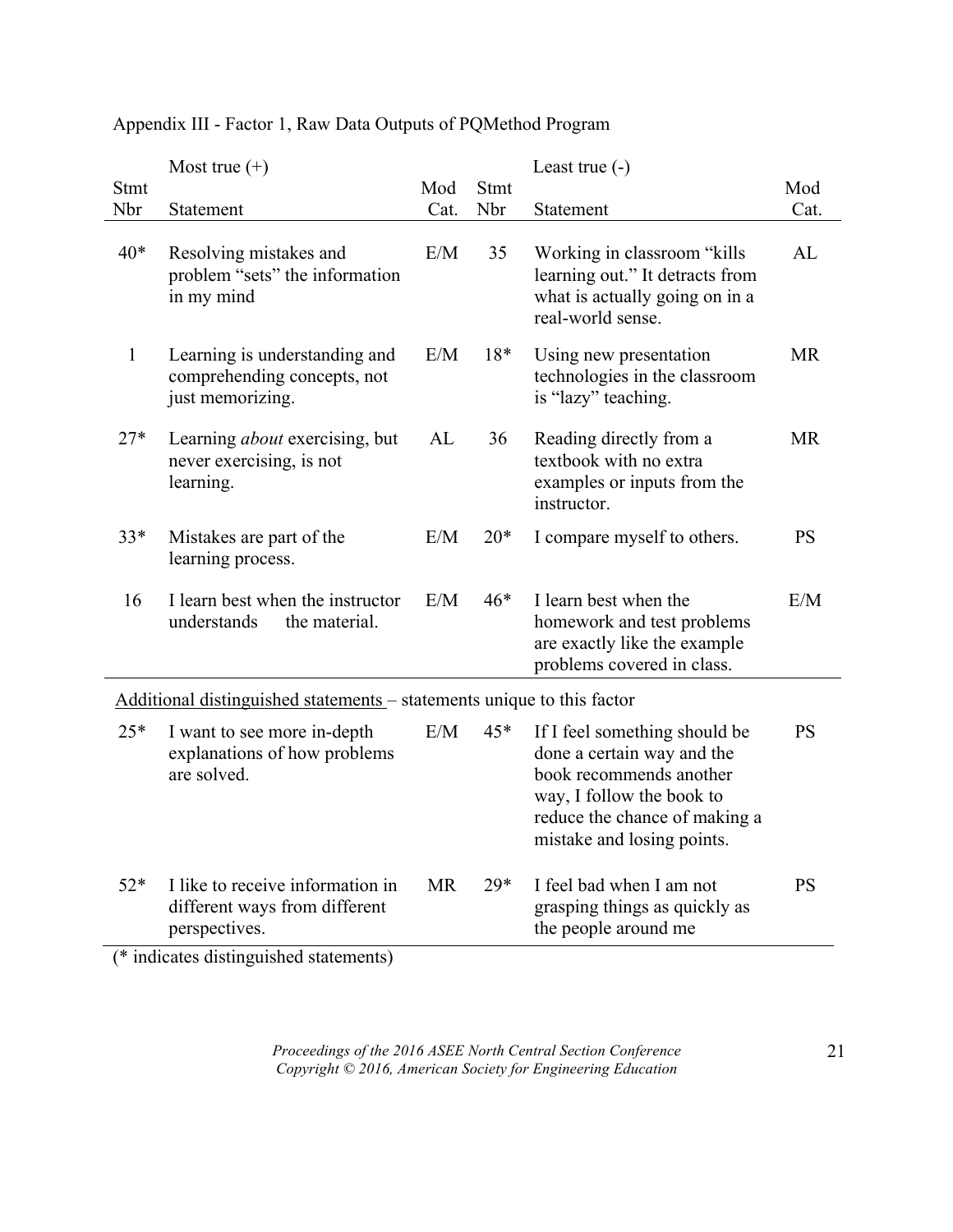|       | Most true $(+)$                                                                                                                            |           | Least true $(-)$ |                                                                                                                  |           |
|-------|--------------------------------------------------------------------------------------------------------------------------------------------|-----------|------------------|------------------------------------------------------------------------------------------------------------------|-----------|
| Stmt  |                                                                                                                                            | Mod       | Stmt             |                                                                                                                  | Mod       |
| Nbr   | Statement                                                                                                                                  | Cat.      | Nbr              | Statement                                                                                                        | Cat.      |
| $47*$ | The instructor should start with<br>basic concepts and progress in<br>sequence to more complex topics<br>without jumping around.           | E/M       | $50*$            | Society ties our learning and<br>education too closely to our<br>worth as a person.                              | <b>PS</b> |
| 28*   | Presenting with PowerPoint,<br>page after page, becomes boring<br>and impairs learning.                                                    | <b>MR</b> | $51*$            | It does not make sense to argue<br>about homework or test points<br>instead of using that time to<br>learn more. | E/M       |
| $46*$ | I learn best when the homework<br>and test problems are exactly like<br>the example problems covered in<br>class.                          | E/M       | $10*$            | Learning of other cultures is<br>important.                                                                      | <b>PS</b> |
| $23*$ | I learn best when the instructor is<br>more concerned with how the<br>students are learning than with<br>the target dates in the syllabus. | <b>PS</b> | $14*$            | Learning can be uncomfort-<br>able.                                                                              | E/M       |
| 44*   | I learn better if I feel I am<br>succeeding at it.                                                                                         | <b>PS</b> | $20*$            | I compare myself to others.                                                                                      | <b>PS</b> |
|       | Additional distinguished statements – statements unique to this factor                                                                     |           |                  |                                                                                                                  |           |
|       |                                                                                                                                            |           |                  |                                                                                                                  |           |
| $43*$ | Learning is understanding and<br>comprehending concepts, not<br>just memorizing.                                                           | <b>MR</b> | $4*$             | I don't like to learn if I don't<br>see a meaningful result,<br>purpose, or value.                               | AL        |
| $1*$  | Humor, history, practicality<br>makes for a good presentation<br>from an instructor.                                                       | E/M       |                  |                                                                                                                  |           |

# Appendix IV - Factor 2, Raw Data Outputs of PQMethod Program

(\* indicates distinguished statements)